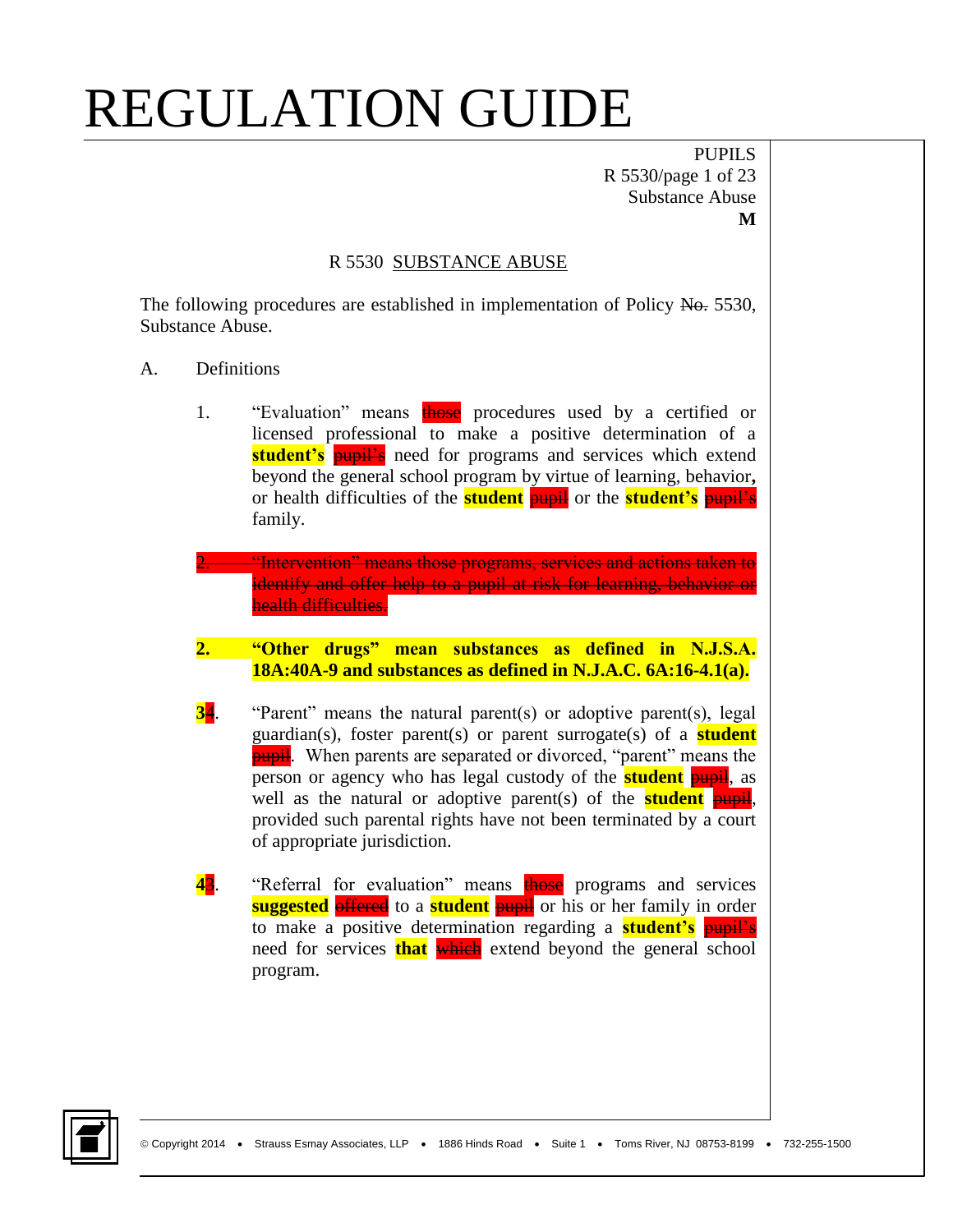PUPILS R 5530/page 2 of 23 Substance Abuse

- **5. "Referral for treatment" means programs and services suggested to a student or to his or her family to help implement the recommendations resulting from an evaluation, pursuant to N.J.A.C. 6A:16-1.3 and 4.1(c)5 and 6; in response to a positive alcohol or other drug test result, pursuant to N.J.A.C. 6A:16-4.4; or in response to the family's request for assistance with a learning, behavior, or health difficulty, pursuant to N.J.A.C. 6A:16-4.1(c)7 and 8.**
- **6. "School grounds" means and includes land, portions of land, structures, buildings, and vehicles, owned, operated or used for the provision of academic or extracurricular programs sponsored by the district or community provider and structures that support these buildings, such as school wastewater treatment facilities, generating facilities, and other central facilities including, but not limited to, kitchens and maintenance shops. "School grounds" also include other facilities as defined in N.J.A.C. 6A:26-1.2, playgrounds; and other recreational places owned by local municipalities, private entities, or other individuals during those times when the school district has exclusive use of a portion of such land. "School grounds" also includes athletic stadiums; swimming pools; any associated structures or related equipment tied to such facilities including, but not limited to, grandstands; greenhouses; garages; facilities used for non-instructional or non-educational purposes; and any structure, building, or facility used solely for school administration as defined in N.J.A.C. 6A:26-1.2.**
- **7**5. "Substance" **as defined in N.J.S.A. 18A:40A-9 and N.J.A.C. 6A:16-4.1(a)** means alcoholic beverages, controlled dangerous substances, including anabolic steroids as defined at N.J.S.A. 24:21-2 and N.J.S.A. 2C:35-2, any chemical or chemical compound which releases vapors or fumes causing a condition of intoxication, inebriation, excitement, stupefaction, or dulling of the brain or nervous system, including, but not limited to, glue containing a solvent having the property of releasing toxic vapors or fumes as defined at N.J.S.A. 2C:35-10.4**,** and over-the-counter and prescription medications **that** which are improperly used to cause intoxication, inebriation, excitement, stupefaction, or dulling of the brain or nervous system.

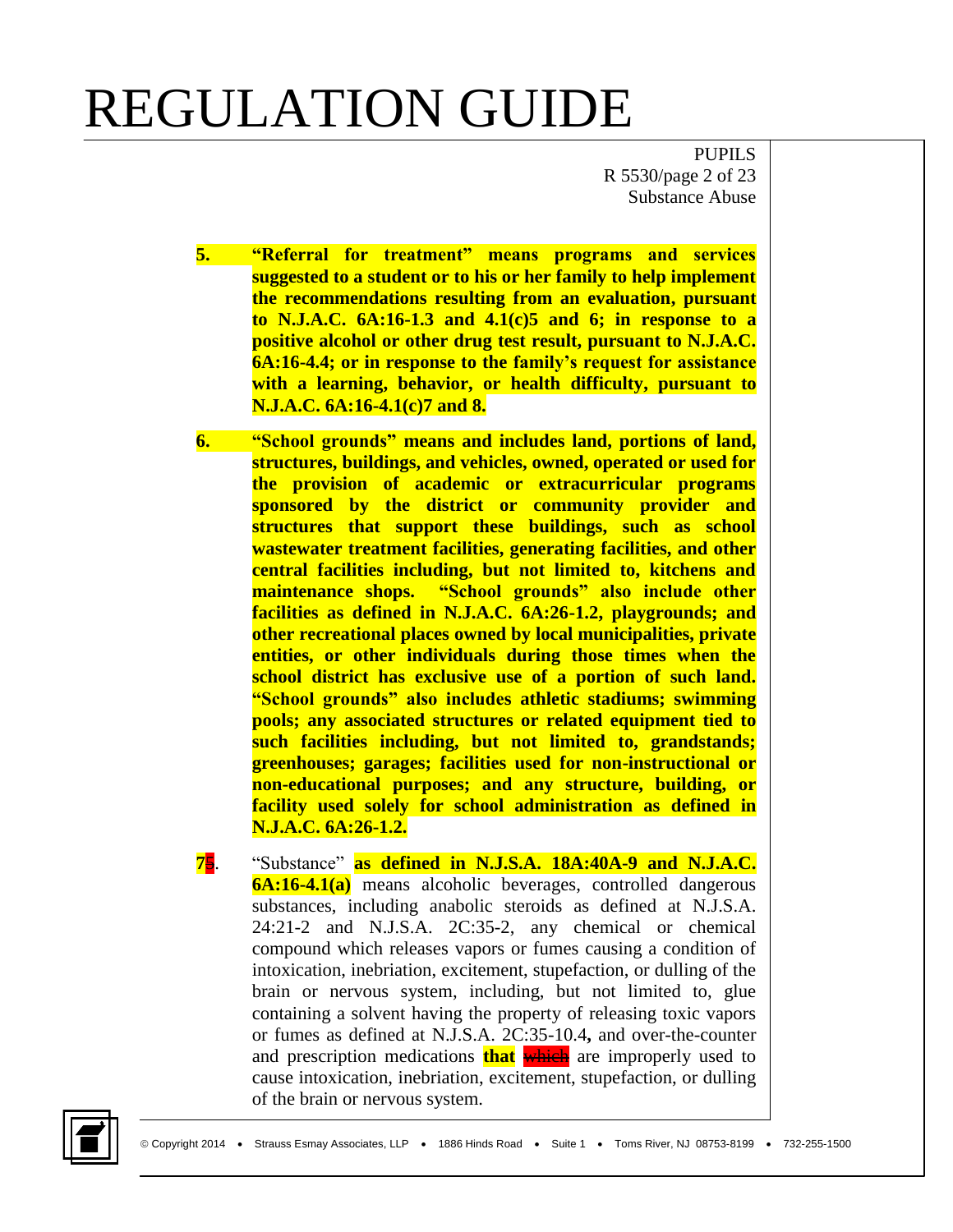PUPILS R 5530/page 3 of 23 Substance Abuse

- **86.** "Substance abuse" means the consumption or use of any substance for purposes other than for the treatment of sickness or injury as prescribed or administered by a person duly authorized by law to treat sick and injured human beings.
- **97.** "Under the influence" of substances means that the **student** pupil is observed in the use of a substance or exhibits physical and/or behavioral characteristics that indicate the immediate use of a substance.
- B. Discipline
	- 1. Any violation of Board rules prohibiting the use, possession**,** and/or distribution of a substance is a serious offense, and the **student pupil** who violates a substance abuse rule will be disciplined accordingly. Repeated violations are more severe offenses and warrant stricter disciplinary measures. **Students Pupils** who violate the substance abuse rules will be disciplined as follows:

\_\_\_\_\_\_\_\_\_\_\_\_\_\_\_\_\_\_\_\_\_\_\_\_\_\_\_\_\_\_\_\_\_\_\_\_\_\_\_\_\_\_\_\_

\_\_\_\_\_\_\_\_\_\_\_\_\_\_\_\_\_\_\_\_\_\_\_\_\_\_\_\_\_\_\_\_\_\_\_\_\_\_\_\_\_\_\_\_

\_\_\_\_\_\_\_\_\_\_\_\_\_\_\_\_\_\_\_\_\_\_\_\_\_\_\_\_\_\_\_\_\_\_\_\_\_\_\_\_\_\_\_\_

\_\_\_\_\_\_\_\_\_\_\_\_\_\_\_\_\_\_\_\_\_\_\_\_\_\_\_\_\_\_\_\_\_\_\_\_\_\_\_\_\_\_\_\_

\_\_\_\_\_\_\_\_\_\_\_\_\_\_\_\_\_\_\_\_\_\_\_\_\_\_\_\_\_\_\_\_\_\_\_\_\_\_\_\_\_\_\_\_

\_\_\_\_\_\_\_\_\_\_\_\_\_\_\_\_\_\_\_\_\_\_\_\_\_\_\_\_\_\_\_\_\_\_\_\_\_\_\_\_\_\_\_\_

- a. First offense:
- b. Second offense:
- c. Third offense:
- 2. In accordance with N.J.A.C. 6A:16-4.1(c), the following disciplinary action will be taken in the event the **student** pupil does not follow through on the recommendations of an evaluation for alcohol or other drug abuse and related behaviors:

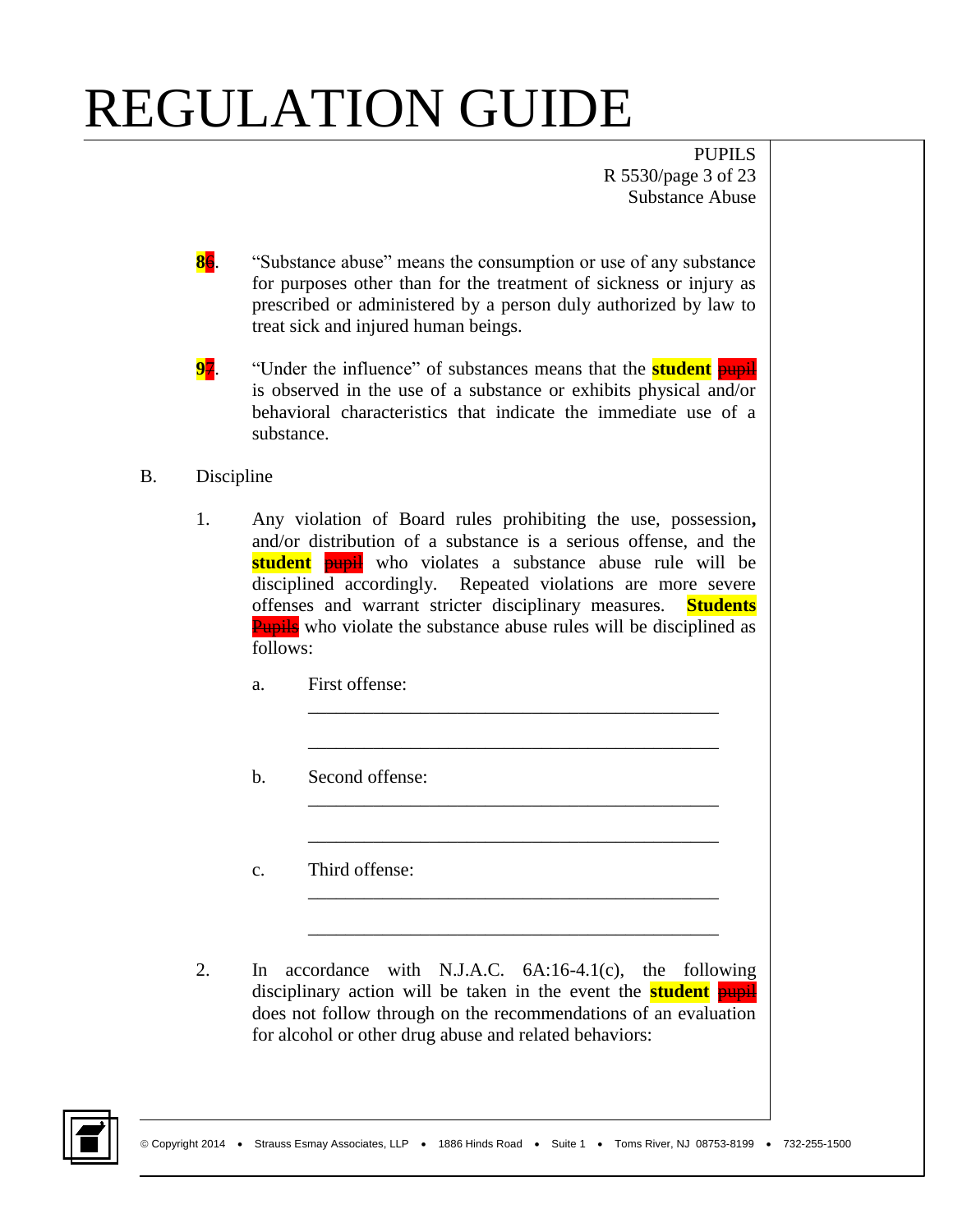PUPILS R 5530/page 4 of 23 Substance Abuse

|    | a.                                   | First offense:                                                                                                                                                                                                                                                                                                                                                                                                                                                                                                                                                                                                                                                                                                                                                                                                                                       |
|----|--------------------------------------|------------------------------------------------------------------------------------------------------------------------------------------------------------------------------------------------------------------------------------------------------------------------------------------------------------------------------------------------------------------------------------------------------------------------------------------------------------------------------------------------------------------------------------------------------------------------------------------------------------------------------------------------------------------------------------------------------------------------------------------------------------------------------------------------------------------------------------------------------|
|    | $\mathbf b$ .                        | Second offense:                                                                                                                                                                                                                                                                                                                                                                                                                                                                                                                                                                                                                                                                                                                                                                                                                                      |
|    | c.                                   | Third offense:                                                                                                                                                                                                                                                                                                                                                                                                                                                                                                                                                                                                                                                                                                                                                                                                                                       |
| C. | <b>Services</b><br><b>Substances</b> | <b>Intervention, Referral for Evaluation, and Referral for Treatment</b><br>Identification and Remediation of Pupils Involved with                                                                                                                                                                                                                                                                                                                                                                                                                                                                                                                                                                                                                                                                                                                   |
|    |                                      | <b>Teaching staff members shall be alert to the signs of a pupil's</b><br>involvement with substances, in accordance with the training<br>offered in in service training sessions.                                                                                                                                                                                                                                                                                                                                                                                                                                                                                                                                                                                                                                                                   |
|    |                                      | A teaching staff member who suspects that a pupil is involved with<br>substances, but not under the influence of them, should refer the<br>pupil to the School Nurse, the Substance Awareness Coordinator, a<br>Guidance Counselor, the Child Study Team member, or another<br>professional staff member or trained resource person, as<br>appropriate. The staff member shall notify the Principal of the<br>referral; if appropriate, the Principal should notify the pupil's<br>parent(s) or legal guardian(s) of the referral and discuss with the<br>parent(s) or legal guardian(s) the possibility of medical or<br>therapeutic treatment.                                                                                                                                                                                                     |
|    |                                      | When a pupil involved with substances has discussed his/her<br>involvement with a teaching staff member with an expectation of<br>confidentiality, the staff member may respect that confidence. The<br>teaching staff member should encourage the pupil to seek aid from<br>a professional trained in counseling and to confide in his/her<br>parent(s) or legal guardian(s). When the staff member believes<br>that the pupil requires professional counseling or intervention that<br>the pupil will not seek on his/her own, the staff member may report<br>the pupil to the Principal, who shall determine whether to notify<br>the pupil's parent(s) or legal guardian(s) and may report the pupil<br>to an appropriate district professional or trained resource person or<br>to an appropriate agency for evaluation and possible treatment. |

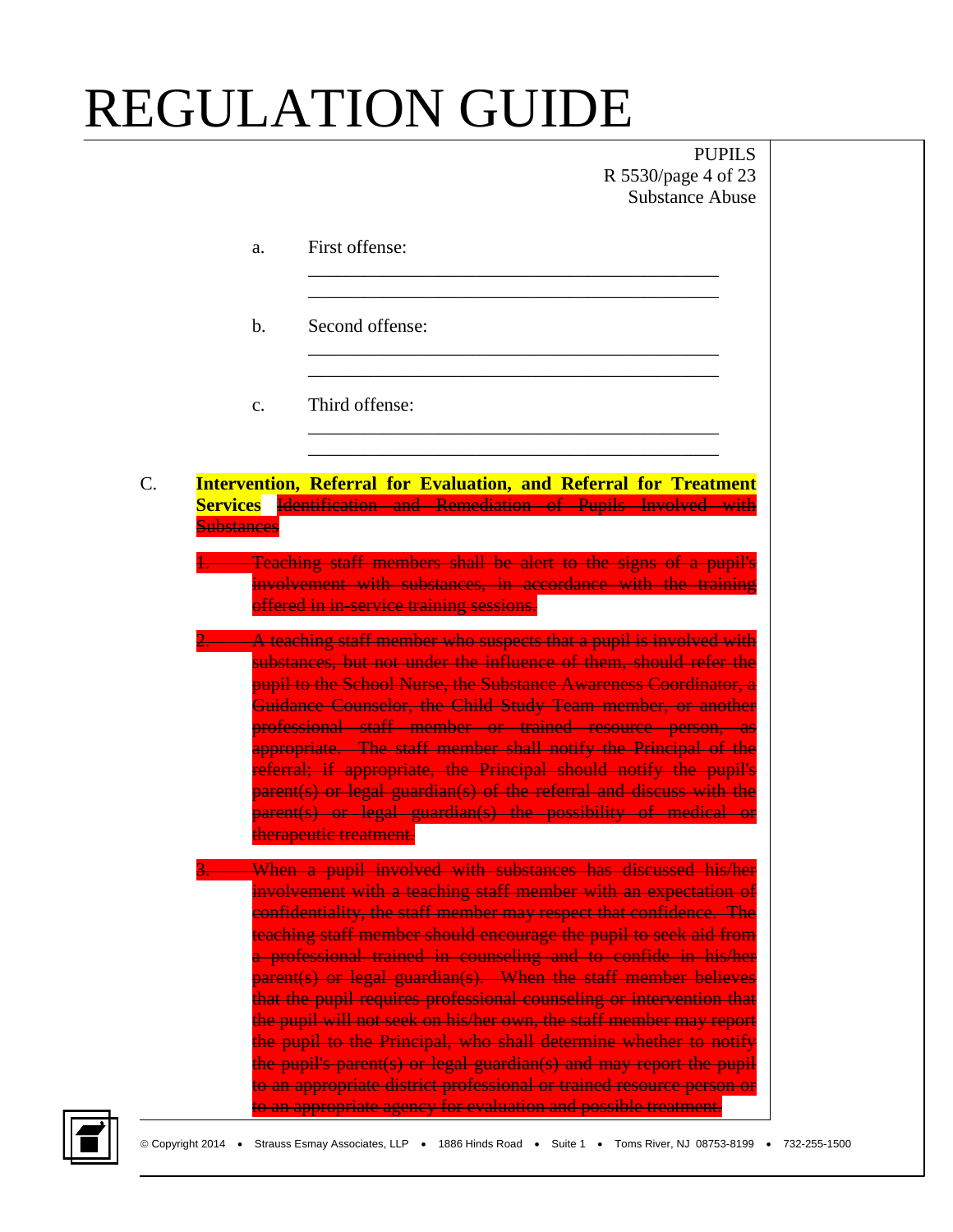PUPILS R 5530/page 5 of 23 Substance Abuse

- **1. The provision of intervention, referral for evaluation, and referral for treatment services for students who are affected by alcohol or other drug use.**
	- **a. The intervention, referral for evaluation, and referral for treatment services shall be provided by an individual who holds the educational services certificate with the student assistance coordinator endorsement issued by the New Jersey State Board of Examiners, or by an individual who holds one of the following educational services certificate endorsements: school nurse; school nurse/non-instructional; school psychologist; school counselor; school social worker; or student personnel services and is trained in alcohol and other drug abuse intervention, assessment, referral for evaluation, and referral for treatment skills.**
	- **b. The intervention, referral for evaluation, and referral for treatment services shall include one or more of the following:**
		- **(1) Provisions for a program of instruction, counseling, and related services provided by the district Board of Education while a student receives medical treatment for a diagnosed alcohol or other drug dependency problem;**
		- **(2) Referral to a community agency, as defined in N.J.A.C. 6A:16-4.1(b), out-of-State agencies licensed by the appropriate State regulatory agency for alcohol and other drug services, or private practitioners authorized by the appropriate drug and alcohol licensing board;**
		- **(3) Provisions for support services for students who are in, or returning from, medical treatment for alcohol and other drug dependency; or**
		- **(4) A special class, course or educational program designed to meet the needs of students with alcohol or other drug use problems.**

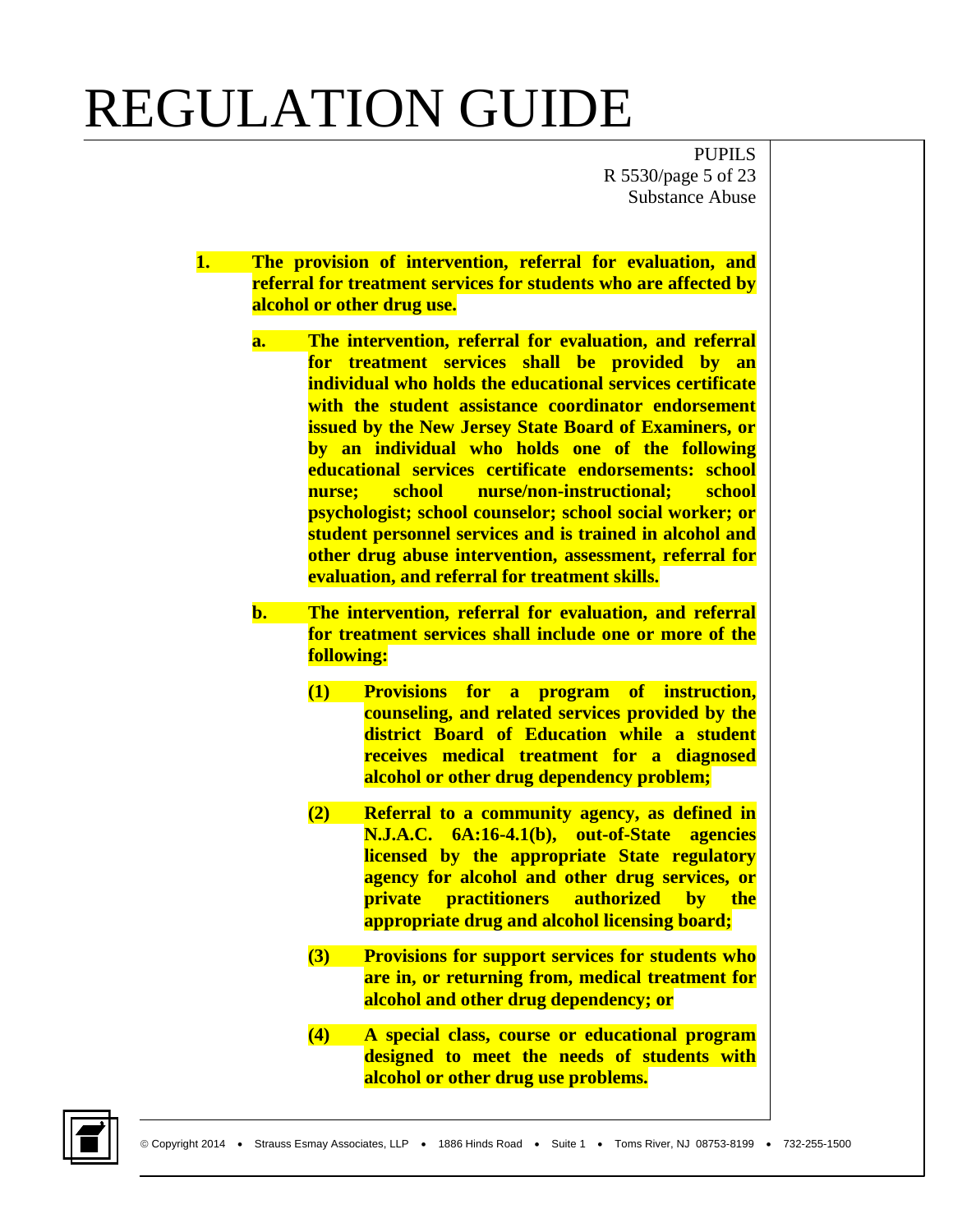PUPILS R 5530/page 6 of 23 Substance Abuse

- D. **Reporting, Notification, and Examination Procedures** Reporting and Examination of Pupils Under the Influence of Anabolic Steroids
	- **1. Students Suspected of Using Anabolic Steroids – N.J.A.C. 6A:16-4.3(b)**
		- **a<sup>1</sup>.** Whenever **a** any teaching staff member, certified or noncertified **school** nurse**,** or other educational personnel **has have** reason to believe that a **student pupil** has used or may be using anabolic steroids**, the** that person **shall** must report the matter as soon as possible to the Principal  $\epsilon$  or, in the Principal's absence, to a person designated by the Principal and either the certified or non-certified school nurse**,** or the school physician**,** or the Substance Awareness Coordinator **student assistance coordinator**.
		- **b**2. **In response to a report of suspected anabolic steroid use, including instances when a report is made to law enforcement, t**The Principal or designee<sup>-</sup> in response to every report, shall immediately notify the **student's** pupil's parent(s) or legal guardian(s) and the Superintendent**. The Principal or designee shall arrange for an examination of the student by a physician licensed to practice medicine or osteopathy selected by the parent**.
			- **(1)**3. The Principal shall arrange for the immediate examination of the pupil by a physician licensed to practice medicine or osteopathy selected by the parent(s) or legal guardian(s). If the physician **chosen** selected by the parent is not available to perform the examination, the examination will **shall**  be conducted by the school physician or **other**  another physician identified by the Principal. An examination conducted, at parental request, by a physician other than the school physician or another physician identified by the Principal shall not be at the district's expense.

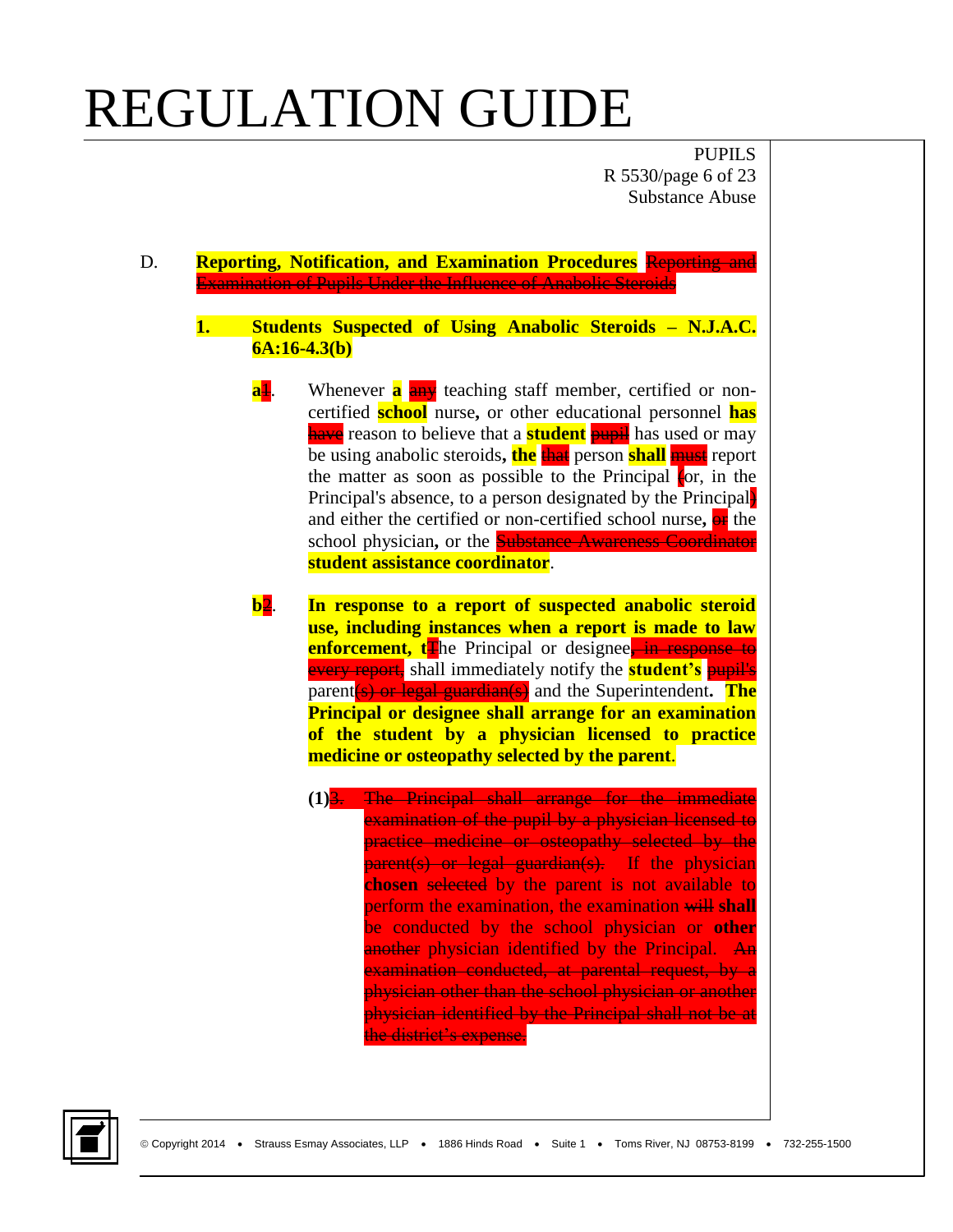PUPILS R 5530/page 7 of 23 Substance Abuse

- **(2)**4. The **student** pupil shall be examined as soon as possible for the purpose of determining whether the **student pupil** has been using anabolic steroids.
- **c**5. The Superintendent or designee may, but need not, disclose to law enforcement authorities the identity of a **student** pupil suspected or **to** have used or who may **to** be using anabolic steroids.
	- **(1)** The Superintendent **or designee** shall disclose to law enforcement authorities the identity of a **student pupil** reasonably believed to be in possession of anabolic steroids or related paraphernalia or a **student** pupil reasonably believed to be involved or implicated in distribution activities involving anabolic steroids.
- **d**6. **The examining physician shall provide to the parent, Principal, and Superintendent a written report of the examination** A written report of the examination of the pupil shall be furnished by the examining physician to the pupil's parent(s) or legal guardian(s), the Principal, and to the Superintendent.
- **e**<sub>7</sub>. If it is determined that the **student** pupil has used anabolic steroids, an individual who holds the Educational Services Certificate with the **substance awareness coordinator student assistance coordinator** endorsement issued by the New Jersey State Board of Examiners or an individual who holds **one of the following educational services certificate endorsements:** either the school nurse, school nurse/non-instructional, school psychologist, school counselor, school social worker**,** or student personnel services endorsement on the Educational Services Certificate and is trained to assess alcohol and other drug abuse shall interview the **student** pupil and others, as necessary, for the purpose of determining the extent of the **student's pupil's** involvement with and use of anabolic steroids and the possible need for referral for treatment.

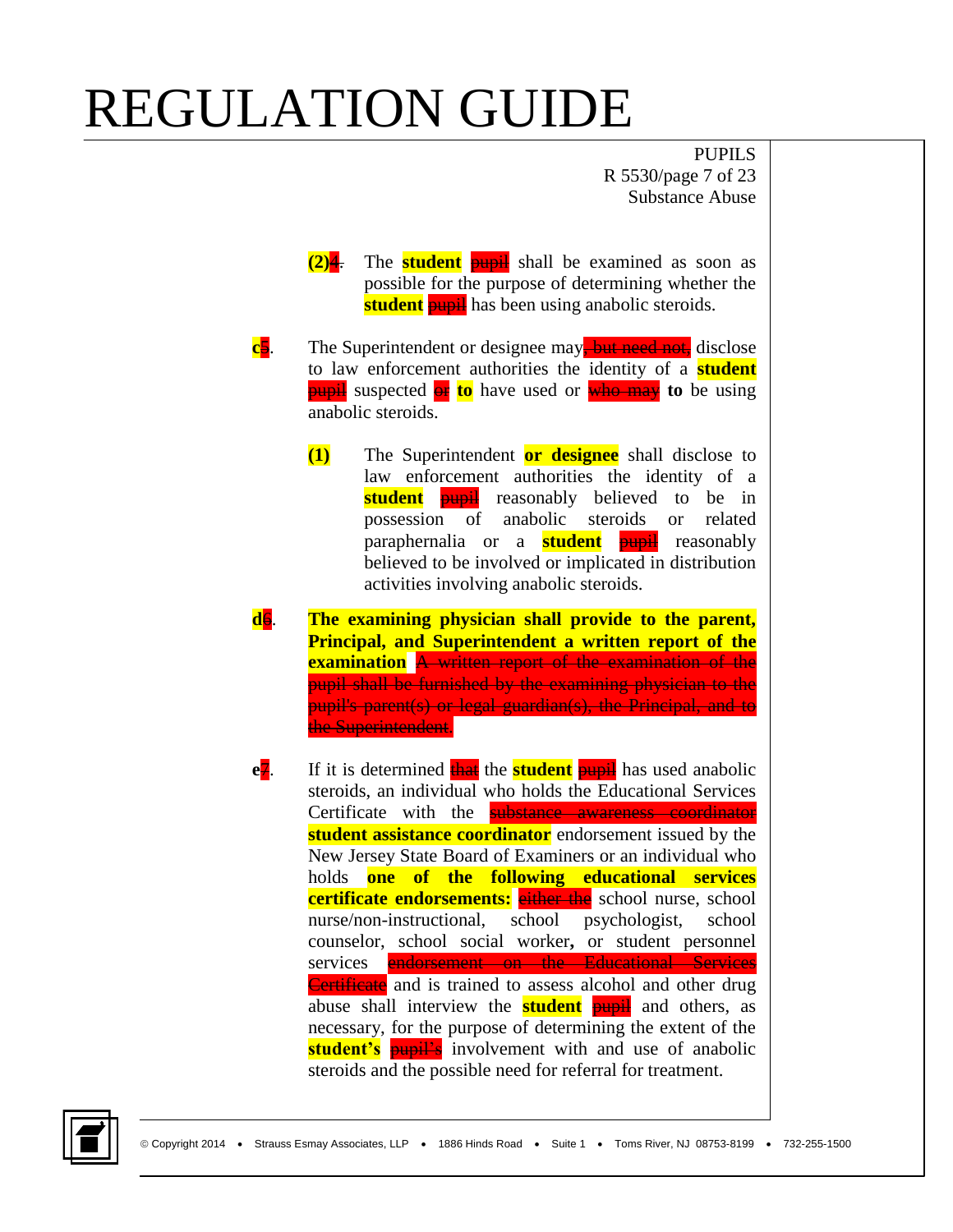PUPILS R 5530/page 8 of 23 Substance Abuse

- **(1)** To make this determination, the school staff member(s) identified above may conduct a reasonable investigation, which may include interviews with the **student's pupil's** teachers and parents and consultation with experts in **student pupil** alcohol or other drug abuse, as may be appropriate and necessary.
- **f<sub>8</sub>.** If the results of a referral for evaluation have positively determined that the **student's** pupil's **involvement with and** use of anabolic steroids represents a danger to the **student's pupil's** health and well-being, the school staff member(s) identified in **D.1.e.** 7. above who is trained to **assess alcohol and other drug abuse** shall initiate a referral for treatment to appropriate community agencies as defined in N.J.A.C. 6A:16-4.1(b), to out-of-State agencies licensed by the appropriate State regulatory agency for alcohol and other drug services, or to private practitioners certified by **the** appropriate drug and alcohol licensing board.

**Evaluation and Treatment of Pupils Under the Influence of a Substance Other Than Anabolic Steroids** 

- **2. Students Suspected of Being Under the Influence of Alcohol or Other Drugs Other Than Anabolic Steroids – N.J.A.C. 6A:16-4.3(a)**
	- **a<sup>1</sup>.** Any educational staff member or other professional to whom it appears that a **student pupil** may be currently under the influence of alcohol or other drugs on school grounds, including on a school bus or at a school-sponsored **function**, shall report the matter as soon as possible to the Principal **or, in his or her absence, to his or her designee** and either the certified school nurse, non-certified school nurse, the school physician, or the substance awareness coordinator **student assistance coordinator,** pursuant to N.J.S.A. 18A:40A-12. In the absence of the Principal, his or her designee shall be notified.

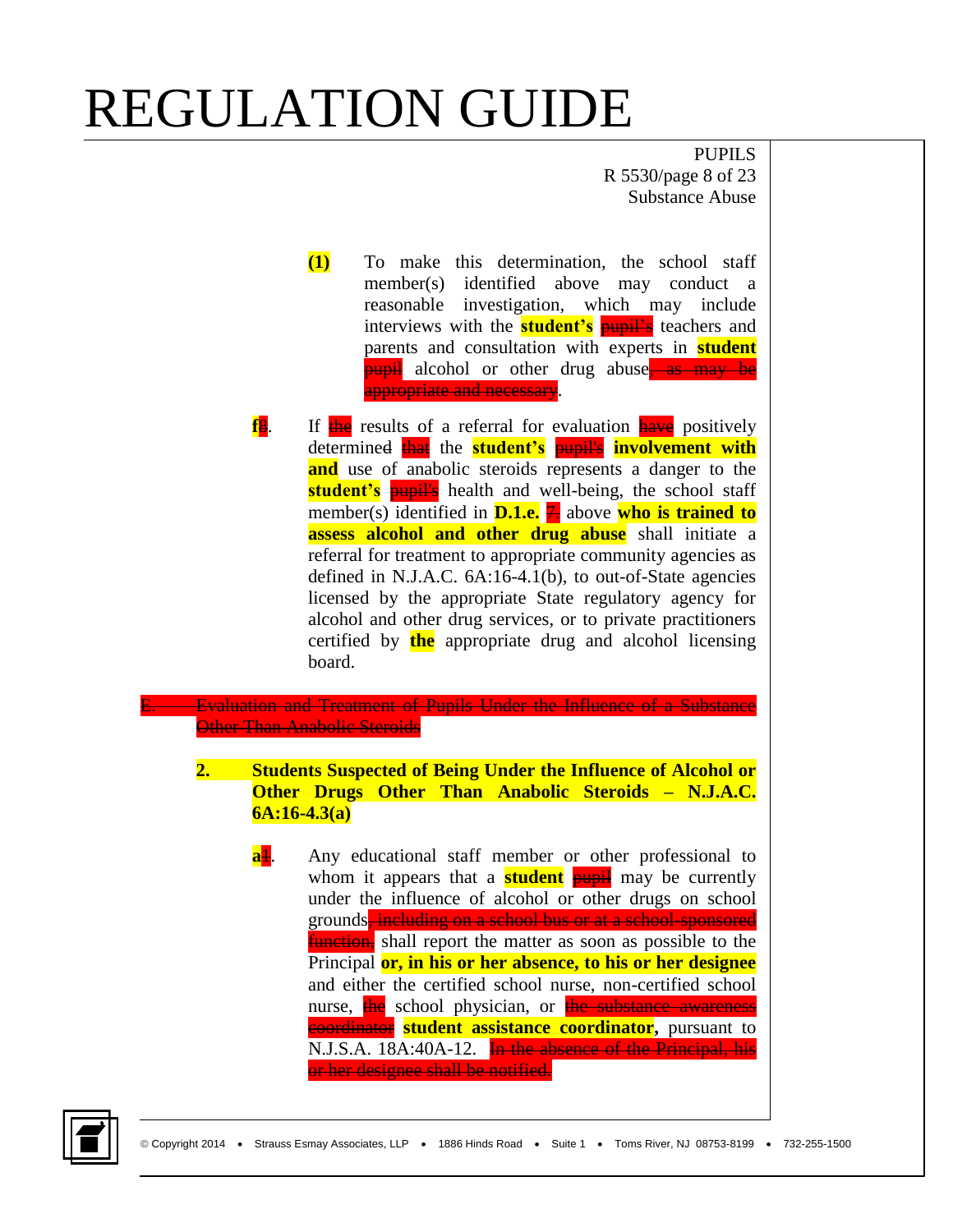PUPILS R 5530/page 9 of 23 Substance Abuse

- **(1)** In instances where the Principal and either the certified school nurse, non-certified school nurse, the school physician or the substance awareness **coordinator student assistance coordinator** are not in attendance, the staff member responsible for the school function shall be immediately notified.
- **(2)** The referring staff member shall **file with the Principal a report describing the incident. The form shall include all information necessary for a** complete**, accurate reporting on the Electronic** the Violence, **and** Vandalism **Reporting System (EVVRS)** and Substance Abuse Incident Report, according to N.J.S.A. 18A:17-46 and N.J.A.C. 6A:16-5.3.
- **b**2. **In response to every report by an educational staff member or other professional of suspected student alcohol or other drug use, including instances when a report is made to law enforcement, to Principal or** designee, in response to every report, shall**:**
	- **(1) I**immediately notify the **student's** pupil's parent(s) or legal guardian(s) and the Superintendent and/or designee.**;**
	- **(2) Arrange for an immediate medical examination of the student for the purposes of providing appropriate health care and for determining whether the student is under the influence of alcohol or other drugs, other than anabolic steroids; and**
	- **(3) Any substance screening conducted by the school nurse and/or other staff is not a substitute for the required medical examination required in N.J.S.A. 18A:40A-12.**

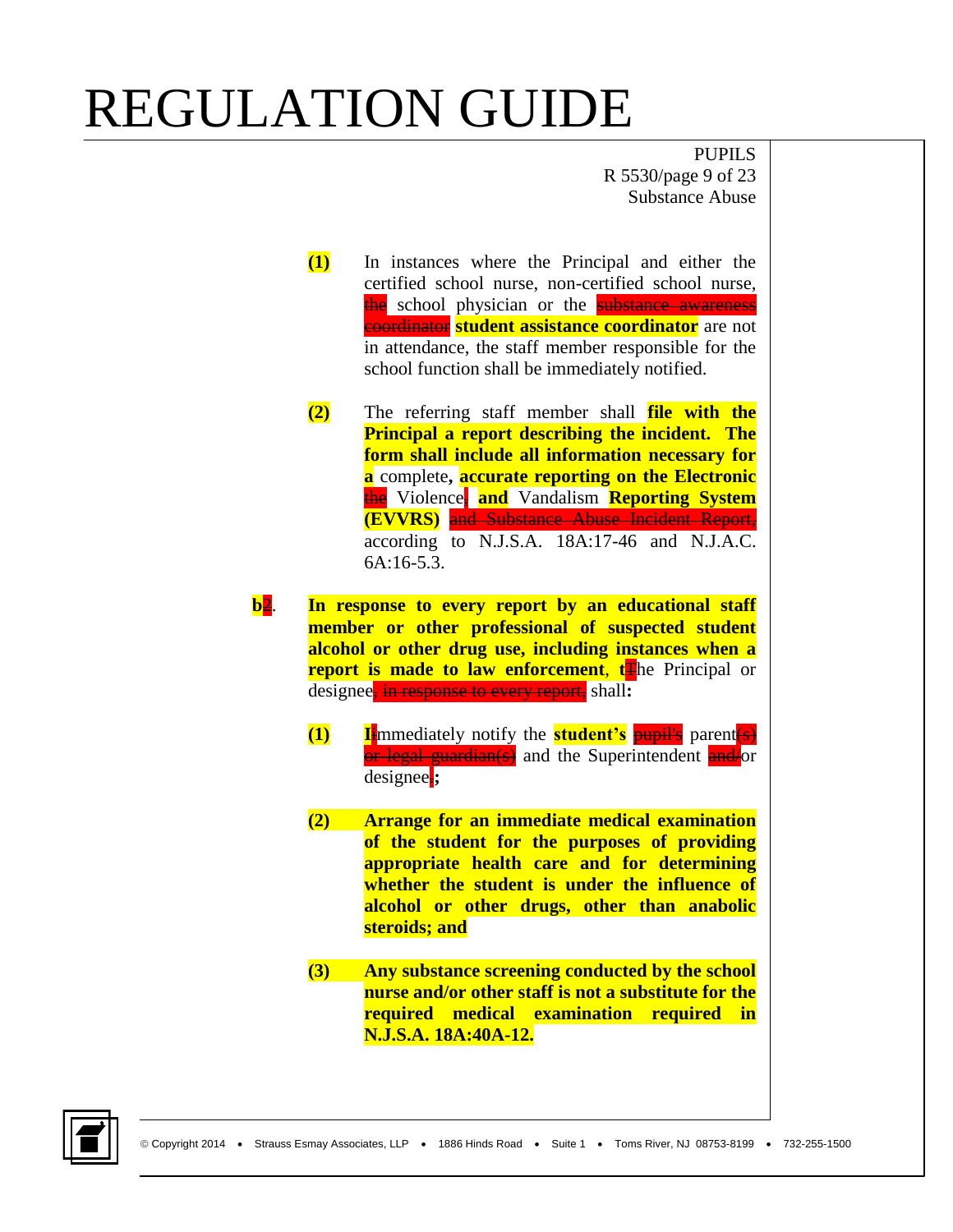PUPILS R 5530/page 10 of 23 Substance Abuse

- **c**3. The Superintendent or designee may<del>, but need not,</del> disclose to law enforcement authorities the identity of a **student pupil** suspected to be under the influence of alcohol or other drugs.
	- **(1)** The Superintendent **or designee** shall disclose to law enforcement authorities the identity of a **student pupil** reasonably believed to be in possession of a controlled dangerous substance or related paraphernalia or a **student** pupil reasonably believed to be involved or implicated in distribution activities regarding controlled dangerous substances.
- **d**4. The Principal or designee, in response to every report must arrange for an immediate medical examination of the pupil for the purposes of providing appropriate health care for the pupil and for determining whether the pupil is under the influence of alcohol, or other drugs, other than anabolic steroids. The medical examination shall be performed by a physician licensed to practice medicine or osteopathy **who** that is selected by the parent  $(s)$  or legal guardian(s).
	- **(1) The parent will be provided, in writing, the minimum requirements for the immediate medical examination, which will include, but not be limited to, the substances to be tested by the physician, the cut-off levels of each substance to be tested, the time period the immediate medical examination must be conducted, and any other requirements of the examination.**
	- **(2) The examination shall be at the expense of the parent and not the district Board of Education.**

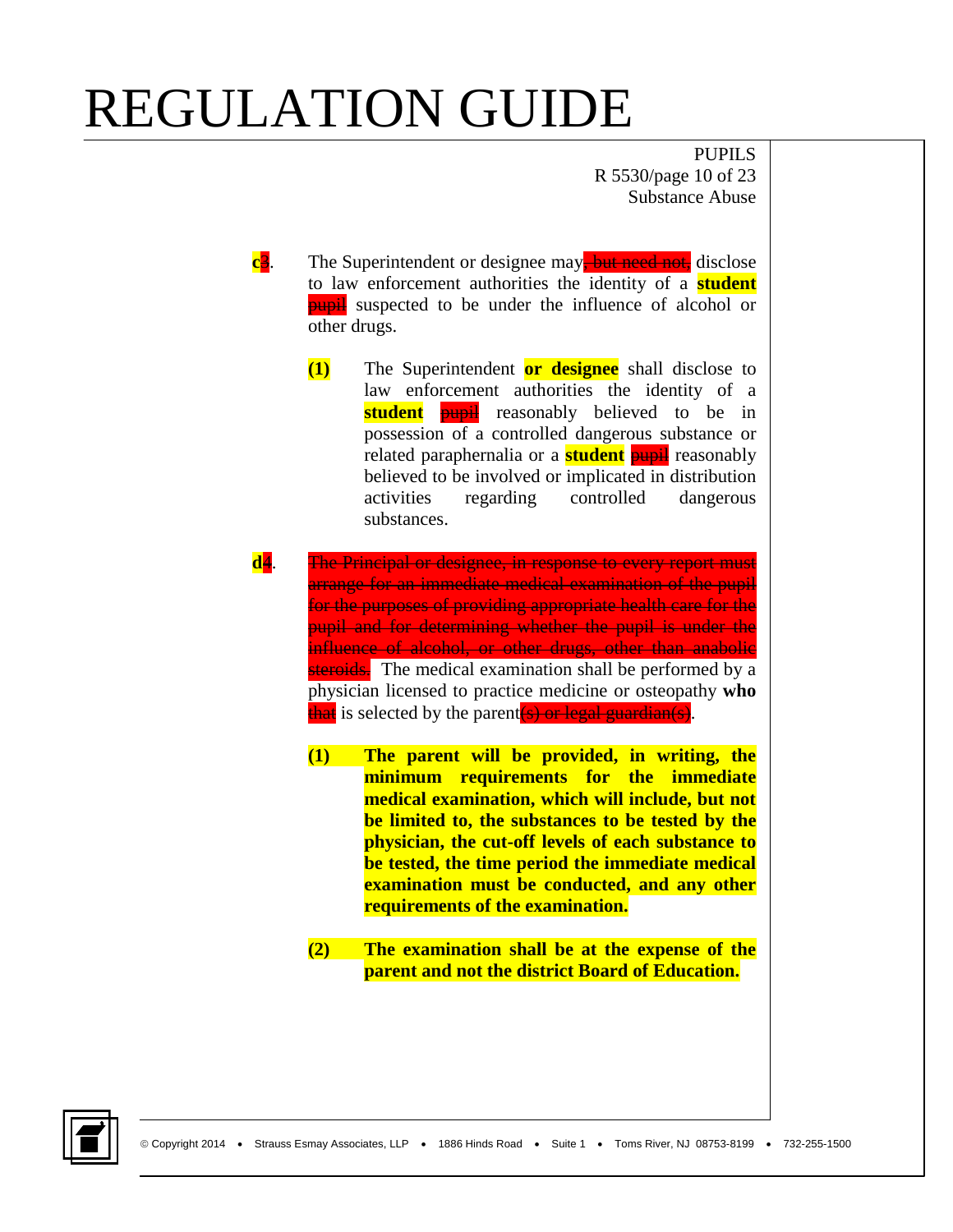PUPILS R 5530/page 11 of 23 Substance Abuse

**e.** If the **physician chosen by the** parent's or legal guardian's physician licensed to practice medicine or osteopathy is not immediately available, the medical examination shall be conducted by the school physician.

- **(1)** If neither the parent's or legal guardian's physician nor the school physician is **not** immediately available, the **student** pupil shall be **accompanied by a member of the school staff designated by the Principal** taken to the emergency room of the nearest hospital for examination.
- **(2)** The pupil shall be accompanied by the **student's**  pupil's parent**,**(s)**,** or legal guardian(s) if available**, shall also accompany the student** and by a member of the school staff designated appointed by the Principal. Parental or legal guardian permission is not required for the school's physician or emergency room examination. The parent(s) or legal guardian(s) may, but is not required to accompany the pupil to the school physician and/or emergency room. The Principal and/or designee will supervise the pupil while the pupil is waiting for the parent(s) or legal guardian(s) to take the pupil to the physician selected by the parent, or waiting for and receiving the examination by the school physician or in the emergency room.
- **(3) When the** An **medical** examination **is** conducted by a **the school** physician **or a physician at the emergency room of the nearest hospital, the examination shall be at the expense of the district Board of Education** selected by the parent(s) or legal guardian(s) shall be at the expense of the parent and shall not be at the expense of the school district. An examination conducted by the school physician or by a physician at the emergency room of the nearest hospital shall be at the expense of the school district.

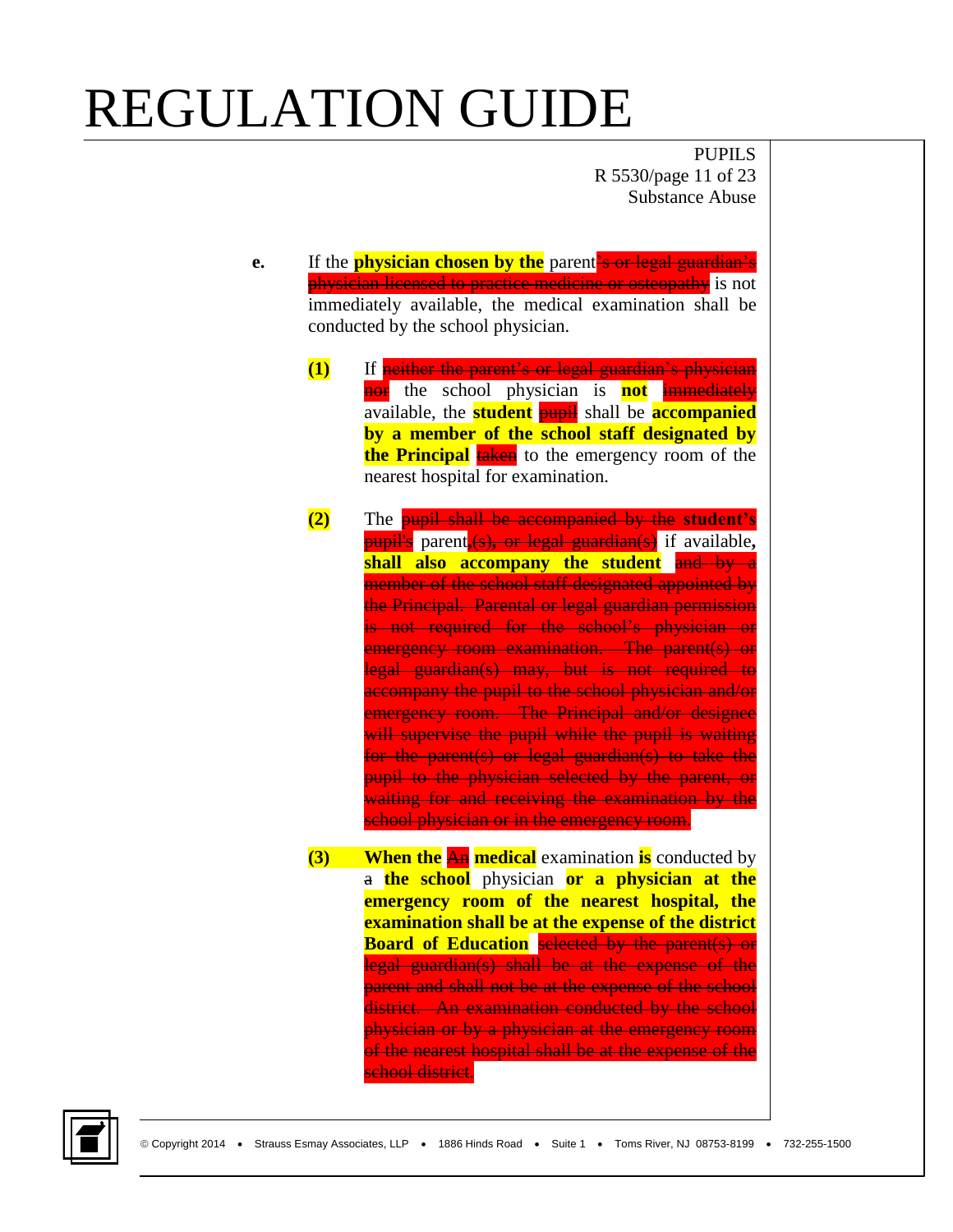PUPILS R 5530/page 12 of 23 Substance Abuse

- **f**5. **The Board of Education will have a plan in place for the appropriate supervision of the student:**
	- **(1) While waiting for a parent to take the student to the physician selected by the parent, or while the student is waiting for and receiving the medical examination by the school physician or the physician in an emergency room; and**
	- **(2) Provisions will be made for the appropriate care of the student while awaiting the results of the medical examination.**

The school district, in cooperation with the medical professional**s** licensed to practice medicine or osteopathy will establish the minimum requirements to be used for these medical examinations conducted in accordance with N.J.A.C. 6A:16-4.3 et seq.The minimum requirements for the examination will be periodically reviewed and updated as needed. Any substance screening conducted by the school nurse and/or other staff is not a substitute for the required medical examination required in N.J.S.A. 18A:40A-12.

- **g**6. A written report of the **medical** examination of the **student** pupil shall be furnished **to the student's parent, the Principal, and the Superintendent of Schools** by the examining physician to the pupil's parent(s) or legal guardian(s), the Principal, and to the Superintendent within twenty-four hours of the referral of the **student** pupil for suspected **alcohol** drug or **other drug** alcohol use.
	- **(1) The school district, in cooperation with the school physician or medical professionals licensed to practice medicine or osteopathy, shall establish minimum requirements for the medical report. The minimum requirements for the examination will be periodically reviewed and updated as needed.**
	- **(2)** The **report's** findings **of the report** shall verify whether the **student's pupil's** alcohol or other drug use interferes with his or her physical and mental ability to perform in school.

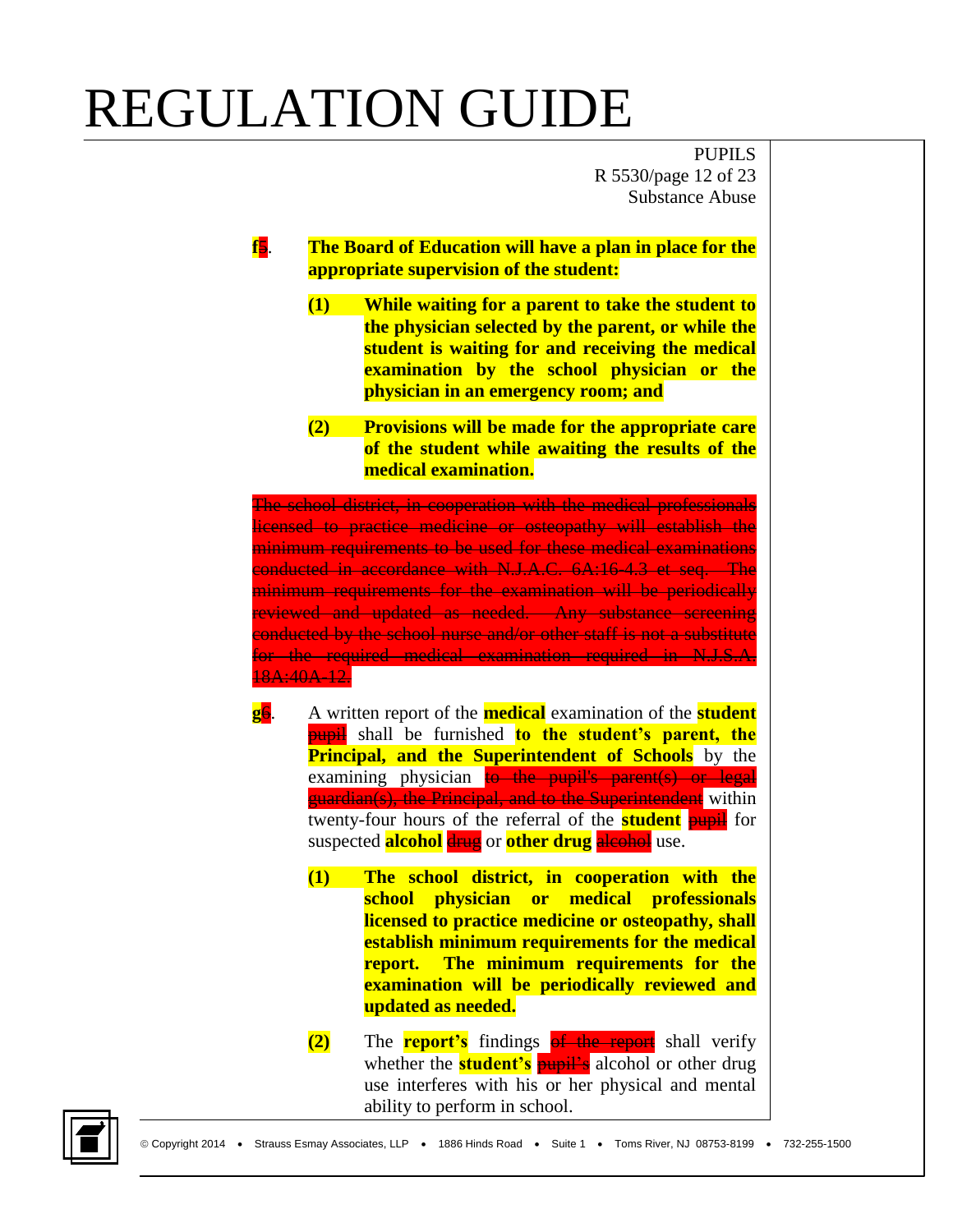PUPILS R 5530/page 13 of 23 Substance Abuse

- **h**<sub>7</sub>. When the medical examination is performed by a physician other than the school physician or at the emergency room of the nearest hospital, **the school district will require** the parent **is required** to verify within twenty-four hours of the notification that the **student** pupil is suspected of alcohol or other drug use that the **a** medical examination **was performed in compliance** in accordance with this Policy was performed.
	- **(1)** The verification shall include, at a minimum, **the signature,** the printed name, address**,** and phone number **of the examining physician**, **the** date and time of the medical examination, signature of the **Examining physician** and the date by which the written report **required in this Policy** of the **examination** will be provided.
	- **(2) Refusal or failure by a parent to comply with this requirement shall be treated as a policy violation and handled in accordance with N.J.A.C. 6A:16-4.3(d).**
- **i**8. If the written report of the medical examination is not submitted to the parent, Principal**, and** or Superintendent within twenty-four hours of the referral of the **student** pupil **for suspected alcohol or other drug use**, the **student pupil shall** will be allowed to return to school until such time **as** a positive determination of alcohol or other drug use is received from the **examining** physician**, unless the student was also removed for violating the Code of Student Conduct**.
- **j**9. If the written report of the medical examination verifies that alcohol or other drugs do not interfere with the **student's pupil's** physical and mental ability to perform in school, the **student pupil** will be immediately returned to school.

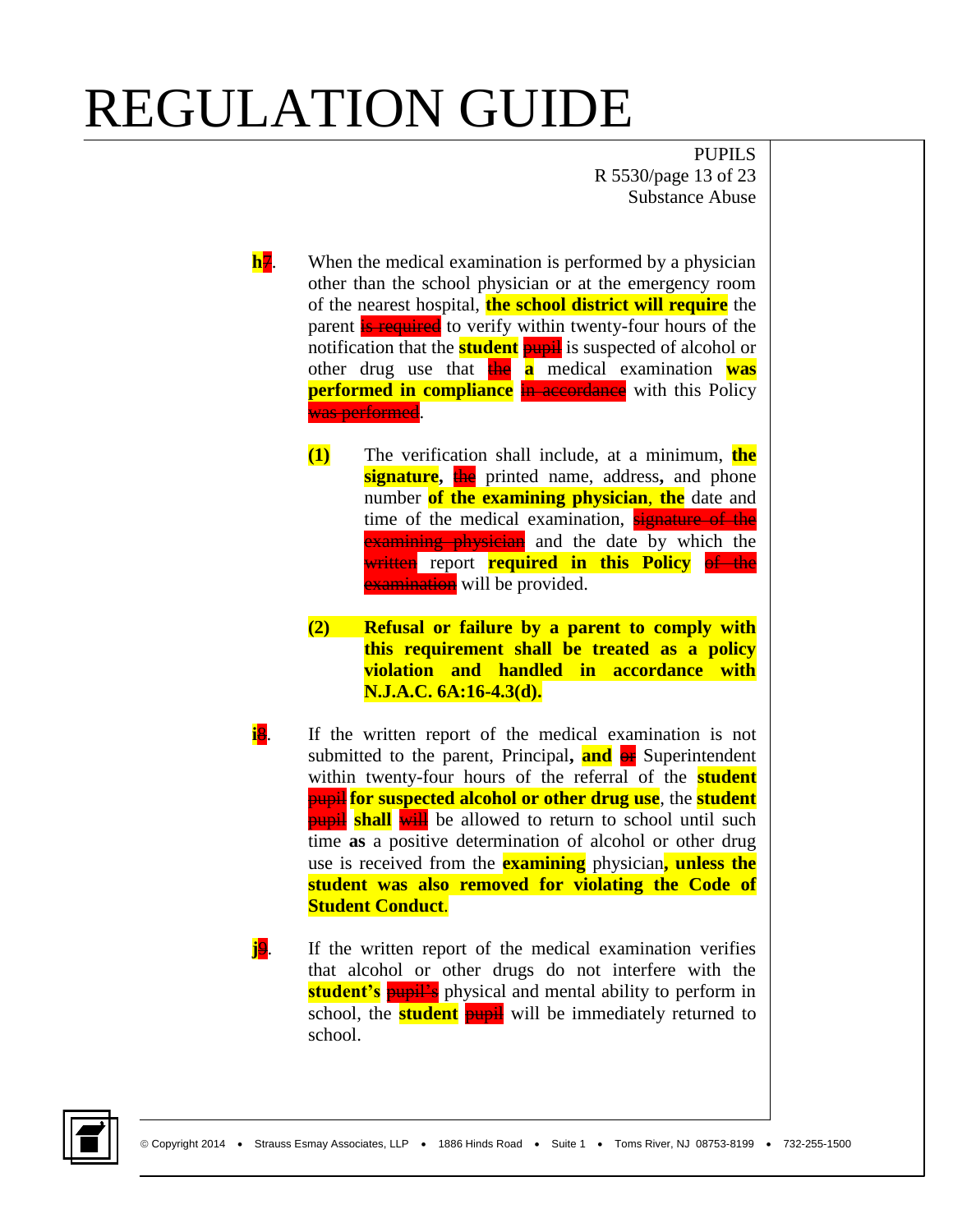PUPILS R 5530/page 14 of 23 Substance Abuse

- **k**10. If there is a positive determination from the medical examination, indicating the **student's** pupil's alcohol or other drug use interferes with his or her physical or mental ability to perform in school:
	- **(1) T**the **student** pupil will be returned **as soon as possible** to the **care of the parent; parent's care as** soon as possible.
	- **(2)** Attendance at school **shall** will not resume until a written report has been submitted to the parent $(s)$  or legal guardian(s), **the** Principal**,** and Superintendent from **a** the physician **licensed to practice medicine or osteopathy** who has examined the **student** pupil to determine whether alcohol or other drug use interferes with his or her physical or mental ability to perform in school.
		- **(a)** The report **shall** must verify **that** the **student's pupil's** alcohol or other drug use no longer interferes with the **student's pupil's** physical and mental ability to perform in school.
	- **(3)** Removal of a **student** pupil with a disability shall be made in accordance with N.J.A.C. 6A:14.

11. Refusal or failure by a parent/legal guardian to comply with the provisions of N.J.S.A. 18A:40A-12 and N.J.A.C. 6A:16-4.3 shall be treated as a policy violation of the Compulsory Education Act pursuant to N.J.S.A. 18A:38-25 and 18A:38-31, and child neglect laws pursuant to N.J.S.A. 9:6-1 et seq., and N.J.A.C. 6A:16-11. Refusal or failure of a pupil to comply with N.J.S.A. 18A:40A-12 and N.J.A.C. 6A:16-4.3 shall be treated by the school district as a policy violation and handled in accordance with N.J.A.C. 6A:16-4.1(e)2.

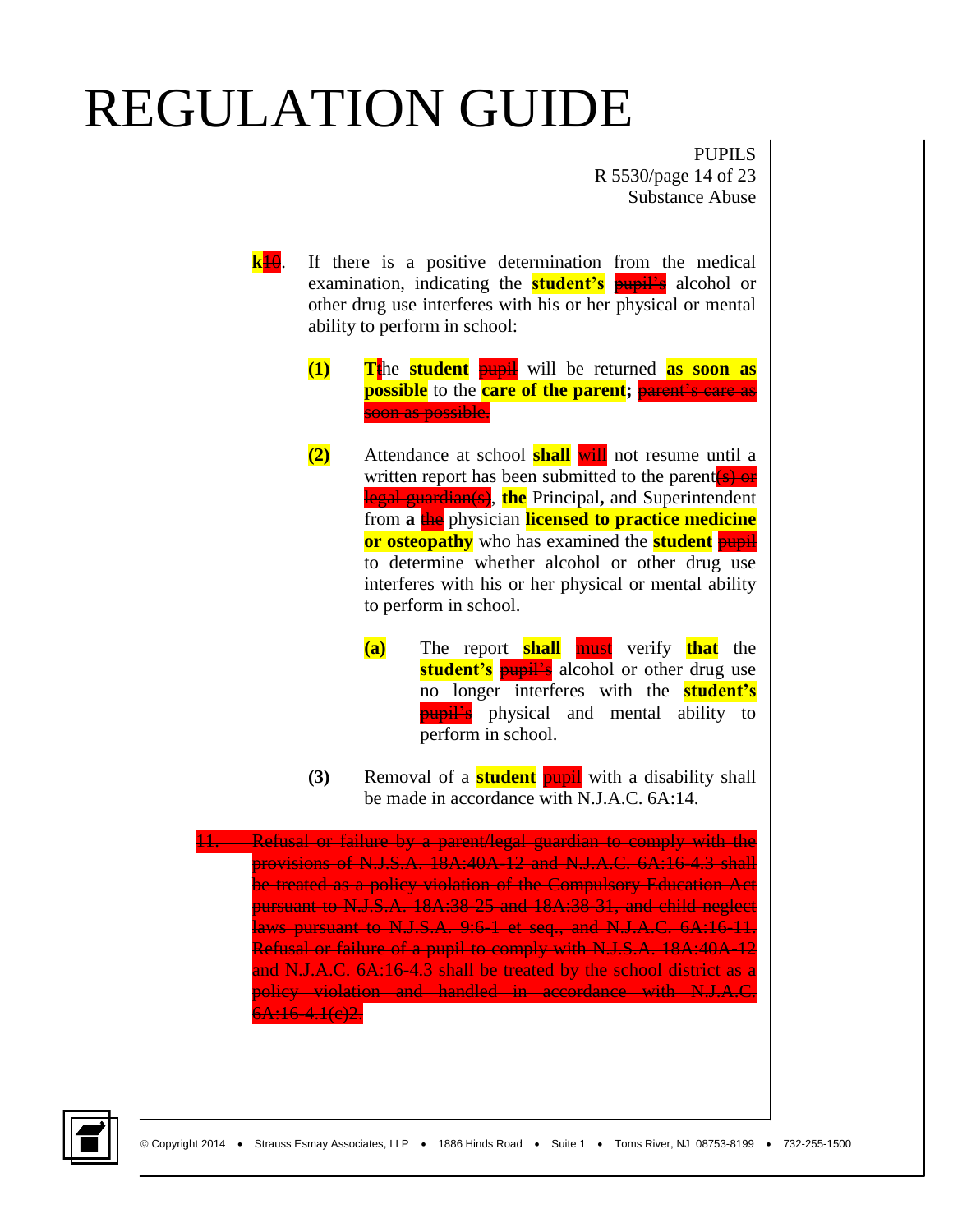PUPILS R 5530/page 15 of 23 Substance Abuse

- **l<sup>12</sup>.** While the **student pupil** is home because of the medical examination or after the **student pupil** returns to school, an individual who holds the Educational Services Certificate with the substance awareness coordinator **student assistance coordinator** endorsement issued by the New Jersey State Board of Examiners or an individual who holds **one of the following Educational Services Certificate endorsements:** either the school nurse, school nurse/non-instructional, school psychologist, school counselor, school social worker**,** or student personnel services endorsement on the Educational Services Certificate and is trained to assess alcohol and other drug abuse shall:
	- **(1)**a. Conduct an alcohol and other drug assessment of the **student** pupil and a reasonable investigation of the situation, which may include interviews with the **student's pupil's** teachers and parents and consultation with experts in **student** pupil alcohol or other drug abuse **as may be appropriate and** necessary, for the purpose of making a preliminary determination of the **student's** pupil's need for educational programs, supportive services**,** or treatment **that** which extend beyond the general school program by virtue of the **student's** use of alcohol or other drugs by the pupil.
		- **(a)** The findings of the assessment alone shall not prevent a **student pupil** from attending school; and
	- **(2)**b. Cooperate with community agencies as defined in N.J.A.C. 6A:16-4.1(b) and juvenile justice officials in providing evaluation, referral**,** and continuity of care for **alcohol or other drug** substance abuse treatment.

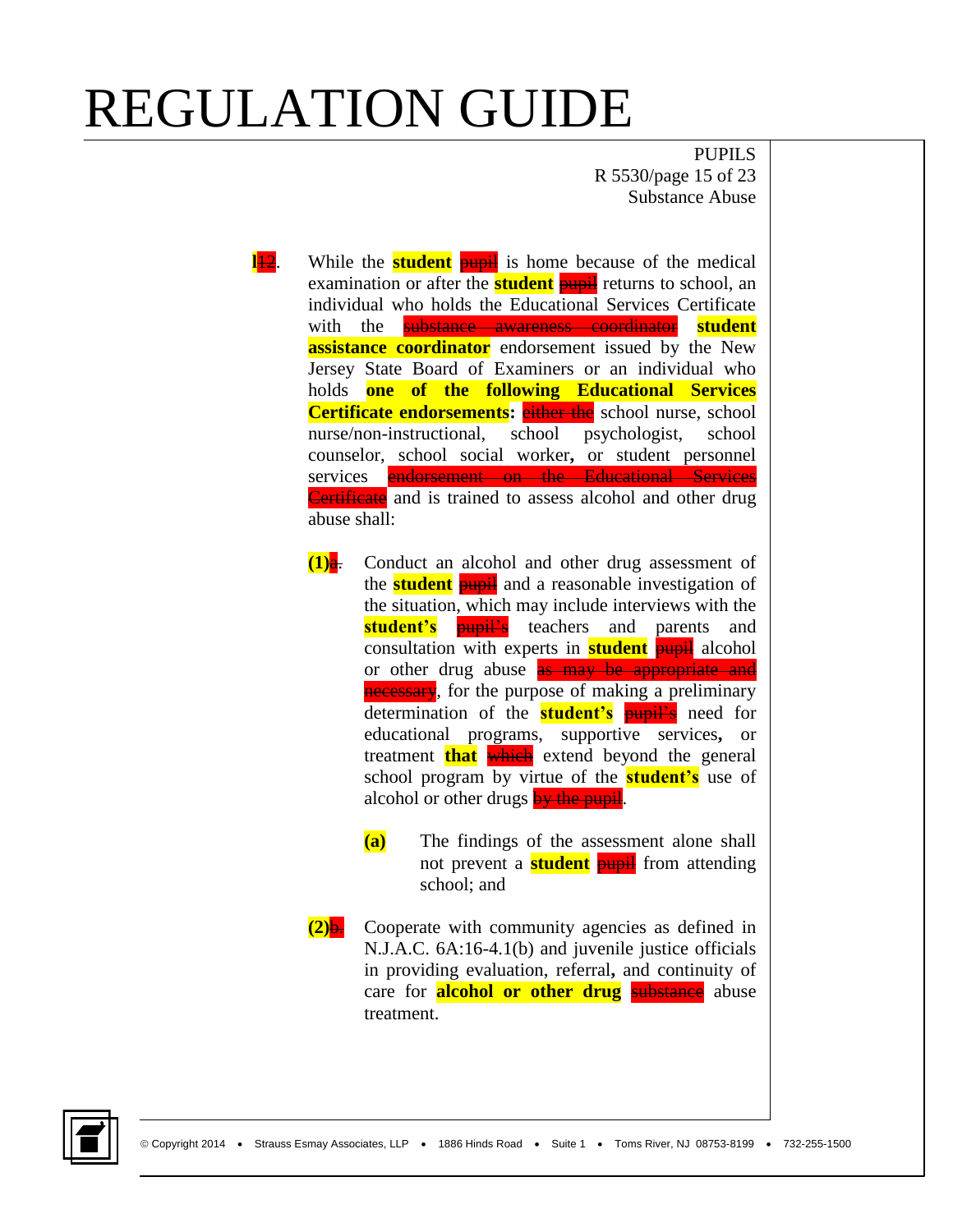PUPILS R 5530/page 16 of 23 Substance Abuse

**m<sup>13</sup>**. While the **student** pupil is at home because of the medical examination or after **his or her** the pupil returns to school, the Principal or Superintendent may recommend or require alcohol and other drug assessment of the **student** pupil or evaluation by appropriately certified or licensed professionals to make a positive determination of a **student's** pupil's need for programs and services **that** which extend beyond the general school program, as necessary. **(1)** The findings of these additional evaluations alone shall not be used to prevent a **student pupil** from attending school. **n<sup>14</sup>.** If at any time it is determined **that the student's** a pupil's use of **alcohol or other drugs** substances presents a danger to the **student's** pupil's health and well-being, an individual who holds the Educational Services Certificate with the substance awareness coordinator **student assistance coordinator** endorsement issued by the New Jersey State Board of Examiners or an individual who holds **one of the following Educational Services Certificate endorsements:** either the school nurse, school nurse/non-instructional, school psychologist, school counselor, school social worker**,** or student personnel services endorsement on the Educational Services **Certificate** and is trained in alcohol and other drug abuse treatment referral shall initiate a referral for **alcohol or other drug** substance abuse treatment. 15. Any educational or non-educational school staff member who in good faith reports a pupil to the Principal or Principal's designee in compliance with N.J.A.C. 6A:16-4.3 and this Policy shall not be liable in civil damages as a result of making such a report, as specified in N.J.S.A. 18A:40A-13 and 14. [**Optional**  The district \_\_\_\_\_\_\_\_\_\_\_\_\_\_\_\_\_\_\_\_\_\_\_ (may or will) provide additional intervention and referral services for the pupil according to the requirements of N.J.S.A. 18A:40A-10 and N.J.A.C. 6A:16-7.1 through 7.3.**]**

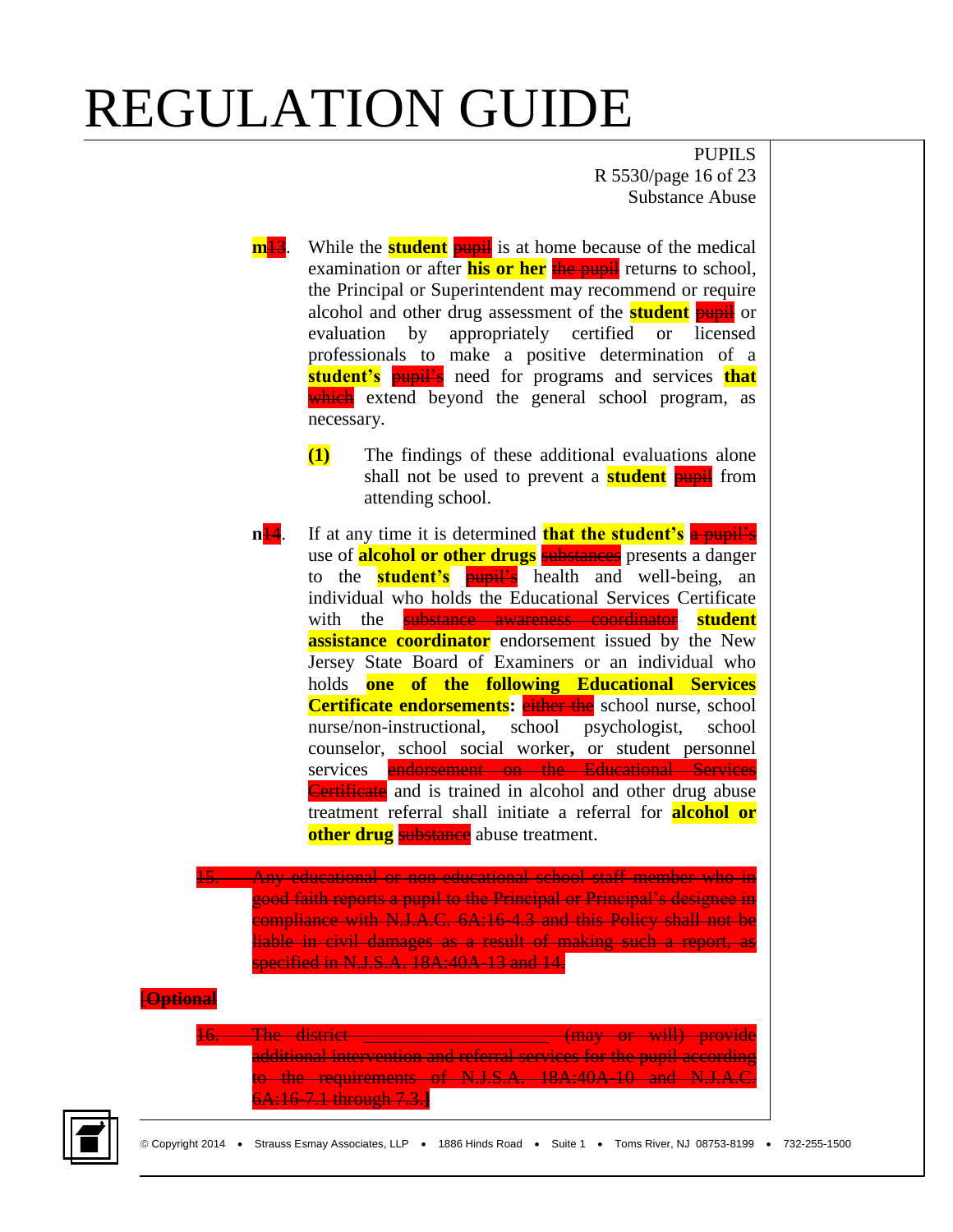PUPILS R 5530/page 17 of 23 Substance Abuse

**E**F. **Handling of Alcohol or Other Drugs** Presence of Substances on School **Premises** 

1. A **student's** pupil's person, effects, or school storage places may be searched for substances in accordance with **Board** Policy **and applicable laws regarding searches in schools** No. 5770.

The Principal or other school officer conducting the search shall confiscate as evidence any substance, found in the pupil's possession.

- **2. A school employee who seizes or discovers a substance, or an item believed to be a substance or drug paraphernalia, shall immediately notify and turn it over to the Principal or designee.**
	- a. Any controlled dangerous substance as defined in N.J.S.A. 24:21-1 or at N.J.S.A. 2C:35-2, including controlled dangerous analogs and drug paraphernalia, shall be handled in accordance with Policy No. 9322 and implementing regulations.
	- **a. The Principal or designee shall immediately notify the Superintendent or designee who in turn shall notify the County Prosecutor or other law enforcement official designated by the County Prosecutor to receive such information.**
	- b. Any substance or evidence of the use of a substance other than a controlled dangerous substance shall be sealed in an appropriate container and labeled with the date, name of the pupil, and name of the school official who conducted the search and found the drug. The evidence shall be locked in a secure place until it is no longer required for a determination of the pupil's involvement with a substance other than a controlled dangerous substance. **In accordance with the provisions of N.J.A.C. 6A:16-6.4(a), the school employee, Principal or designee shall safeguard the alcohol, other drug, or paraphernalia against further destruction and shall secure the alcohol, other drug, or paraphernalia until it can be turned over to the County Prosecutor or designee.**

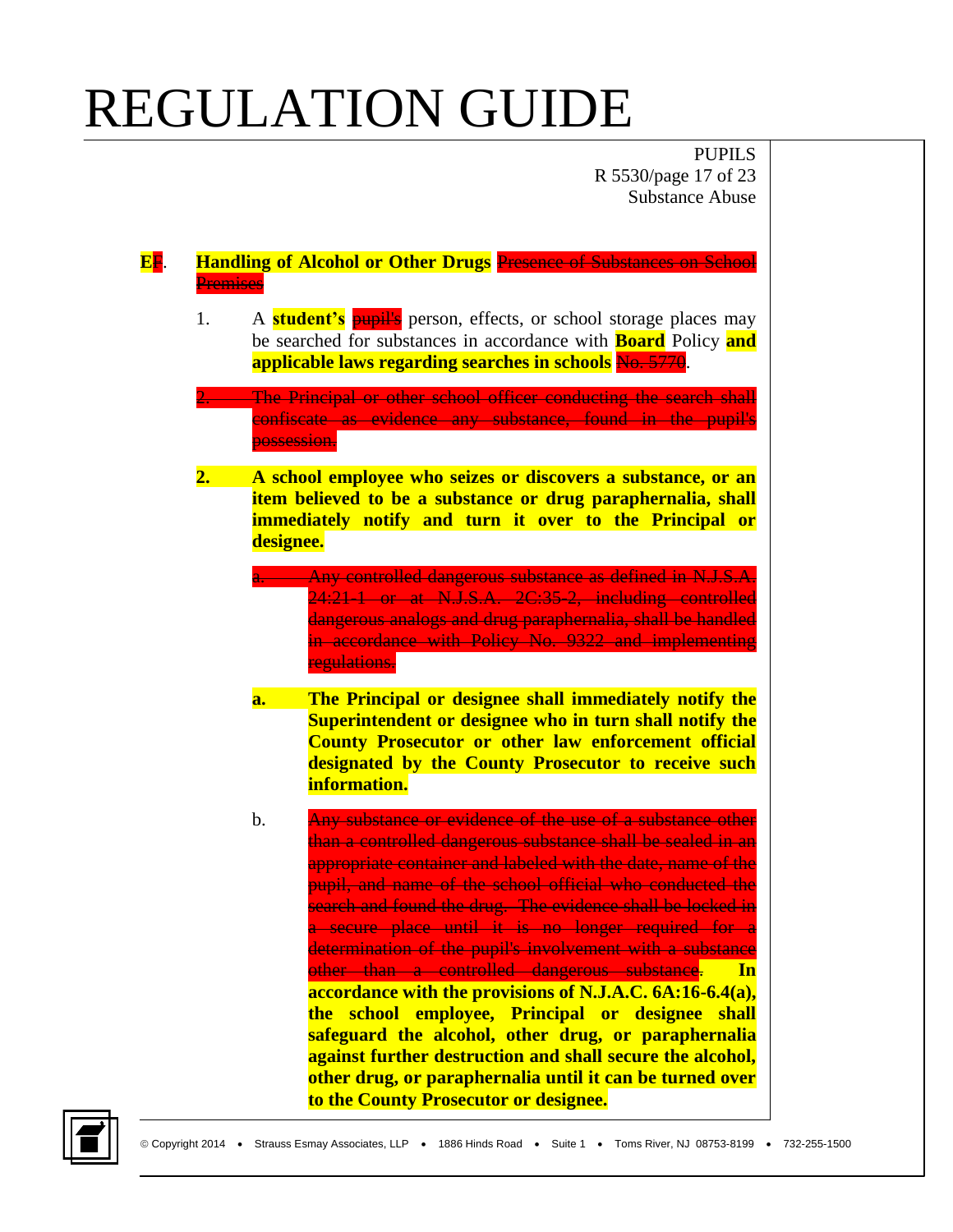PUPILS R 5530/page 18 of 23 Substance Abuse

- **c. The Principal or designee shall provide to the County Prosecutor or designee all information concerning the manner in which the alcohol, other drug, or paraphernalia was discovered or seized, including:**
	- **(1) The identity of all persons who had custody of the substance or paraphernalia following its discovery or seizure; and**
	- **(2) The identity of the student believed to have been in possession of the substance or paraphernalia.**
- **d. The Principal or designee shall not disclose the identity of a student who voluntarily and on his or her own initiative turned over the alcohol, other drug, or paraphernalia to a school employee, provided there is reason to believe the student was involved with the alcohol, other drug, or paraphernalia for the purpose of personal use and not distribution activities, and further provided the student agrees to participate in an appropriate treatment or counseling program.**
	- **(1) For the purposes of N.J.A.C. 6A:16-6.4, an admission by a student in response to questioning initiated by the Principal or teaching staff member, or following the discovery by the Principal or teaching staff member of a controlled dangerous substance, including anabolic steroids, or drug paraphernalia shall not constitute a voluntary, self-initiated request for counseling and treatment.**
- **F. Reporting Students to Law Enforcement Agencies**
	- **1. Subject to N.J.A.C. 6A:16-6.5, any staff member who, in the course of his or her employment, has reason to believe that a student has unlawfully possessed or in any way been involved in the distribution of a controlled dangerous substance, including anabolic steroids, or drug paraphernalia shall report the matter as soon as possible to the Principal or, in the absence of the Principal, to the staff member responsible at the time of the alleged violation.**

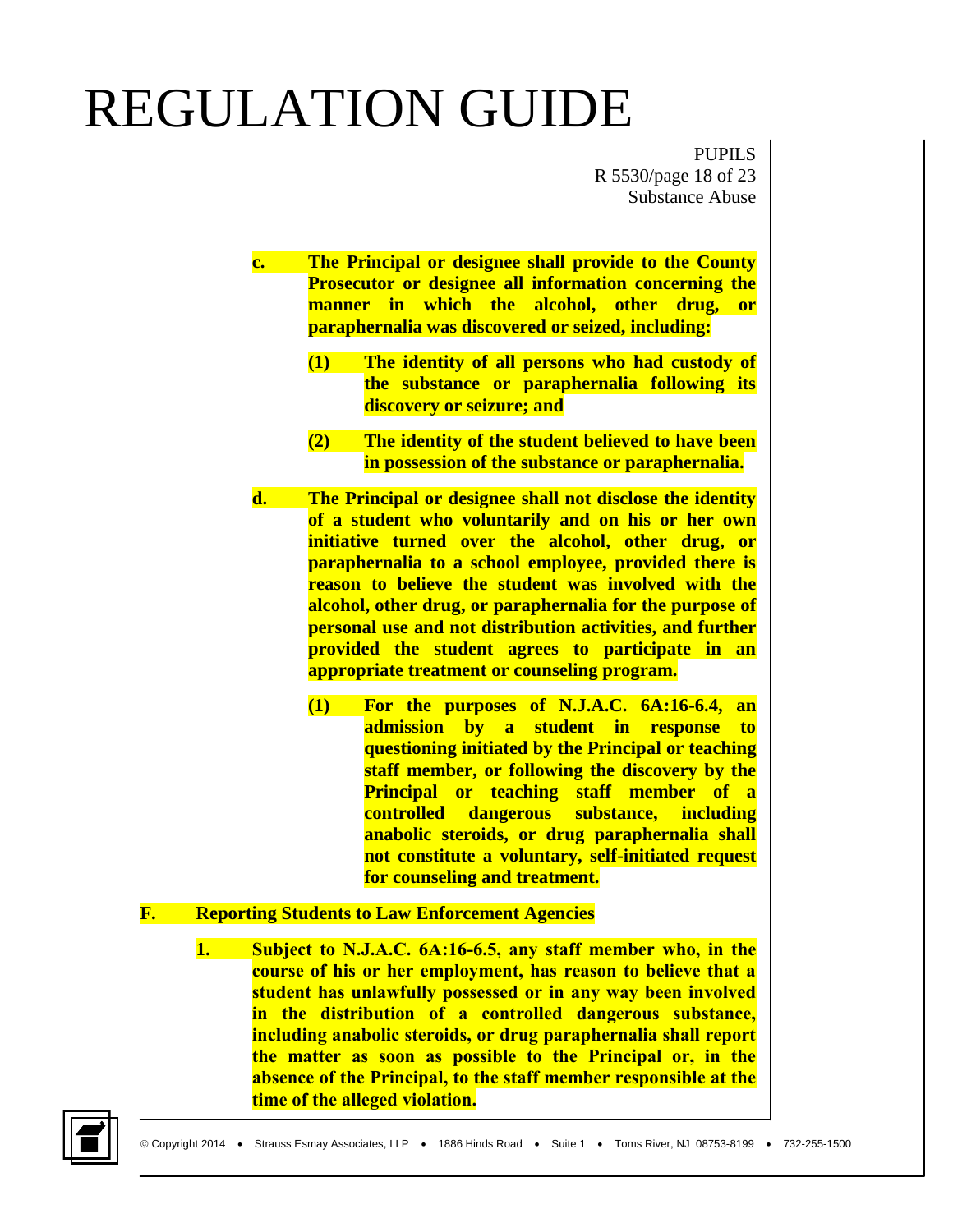PUPILS R 5530/page 19 of 23 Substance Abuse

- **2. Either the Principal or the responsible staff member shall notify the Superintendent, who in turn shall notify as soon as possible the County Prosecutor or other law enforcement official designated by the County Prosecutor to receive such information.**
- **3. The Superintendent or designee shall provide to the County Prosecutor or designee all known information concerning the matter, including the identity of the student involved.**
- **4. The Superintendent or designee; however, shall not disclose the identity of a student who has voluntarily sought and participated in an appropriate treatment or counseling program for an alcohol or other drug abuse problem, provided the student is not reasonably believed to be involved or implicated in drug-distribution activities.**
- **5. For the purpose of N.J.A.C. 6A:16-6.3, an admission by a student in response to questioning initiated by the Principal or teaching staff member, or following the discovery by the Principal or teaching staff member of a controlled dangerous substance, including anabolic steroids, or drug paraphernalia, shall not constitute a voluntary, self-initiated request for counseling and treatment.**
- **6. The Superintendent or designee may disclose to law enforcement authorities the identity of a student suspected to be under the influence of alcohol and/or controlled dangerous substances, pursuant to N.J.A.C. 6A:16-4.3(a), or a student suspected to have used or who may be using anabolic steroids, pursuant to N.J.A.C. 6A:16-4.3(b), and who is referred for a medical examination, pursuant to N.J.A.C. 6A:16-4.3(a) or (b), as appropriate, for the purposes of providing appropriate health care for the student and for determining whether the student is under the influence of alcohol or other drugs or has been using anabolic steroids. The Superintendent or designee shall disclose to law enforcement authorities the identity of a student reasonably believed to be in possession of a controlled dangerous substance or related paraphernalia or a student reasonably believed to be involved or implicated in distribution activities regarding controlled dangerous substances.**

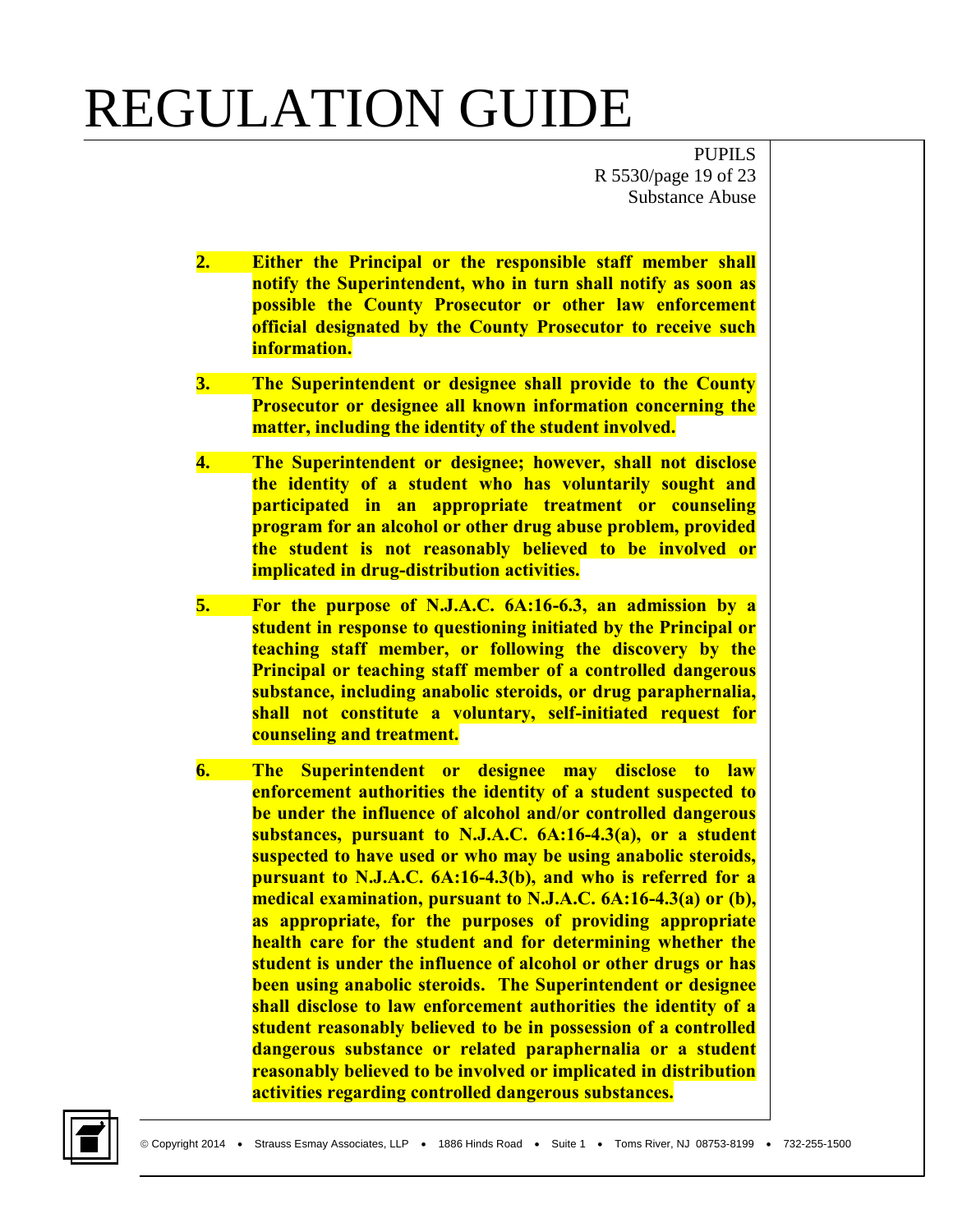PUPILS R 5530/page 20 of 23 Substance Abuse

**7. Law enforcement authorities shall not be notified of the findings if a student's alcohol or other drug test, pursuant to N.J.A.C. 6A:16-4.3(a)3i and N.J.A.C. 6A:16-4.3(b)3i and N.J.A.C. 6A:16-4.3(a)4, was obtained as a result of the district Board of Education's voluntary random drug testing policy, pursuant to N.J.S.A. 18A:40A-22 et seq. and N.J.A.C. 6A:16-4.4.**

#### G. **Parent Training Program/**Outreach **Programs** to Parents

- 1. **A substance abuse training program will be offered to the parents of students** An outreach program will be provided for the parent(s) or legal guardian(s) of pupils enrolled in the district. The program will be **offered** conducted at times, including evenings and weekends, **and places** convenient to parent**s**(s) or legal *guardian(s)* and on school premises or **at in other** suitable facilities closer to pupil's residences or parents' workplaces.
- 2. **The program shall, at a minimum, provide** The parents' outreach program will include:
	- a. A thorough and comprehensive review of the substance abuse instruction curriculum to be taught to the children of the parents during the school year, **with** recommendations as to the ways in which **the** parent may enhance, reinforce, and supplement **that program**;
	- b. Recommendations as to the ways in which parent(s) or legal guardian(s) may enhance, reinforce, and supplement substance abuse instruction;
	- **be.** Information on the pharmacology, physiology, psychosocial, and legal aspects of substance abuse;
	- **cd.** Instruction **to assist the parent in**  $\theta$ **n** the identification of the symptoms and behavioral patterns that might indicate a **child may be involved in** substance abuse**r**;

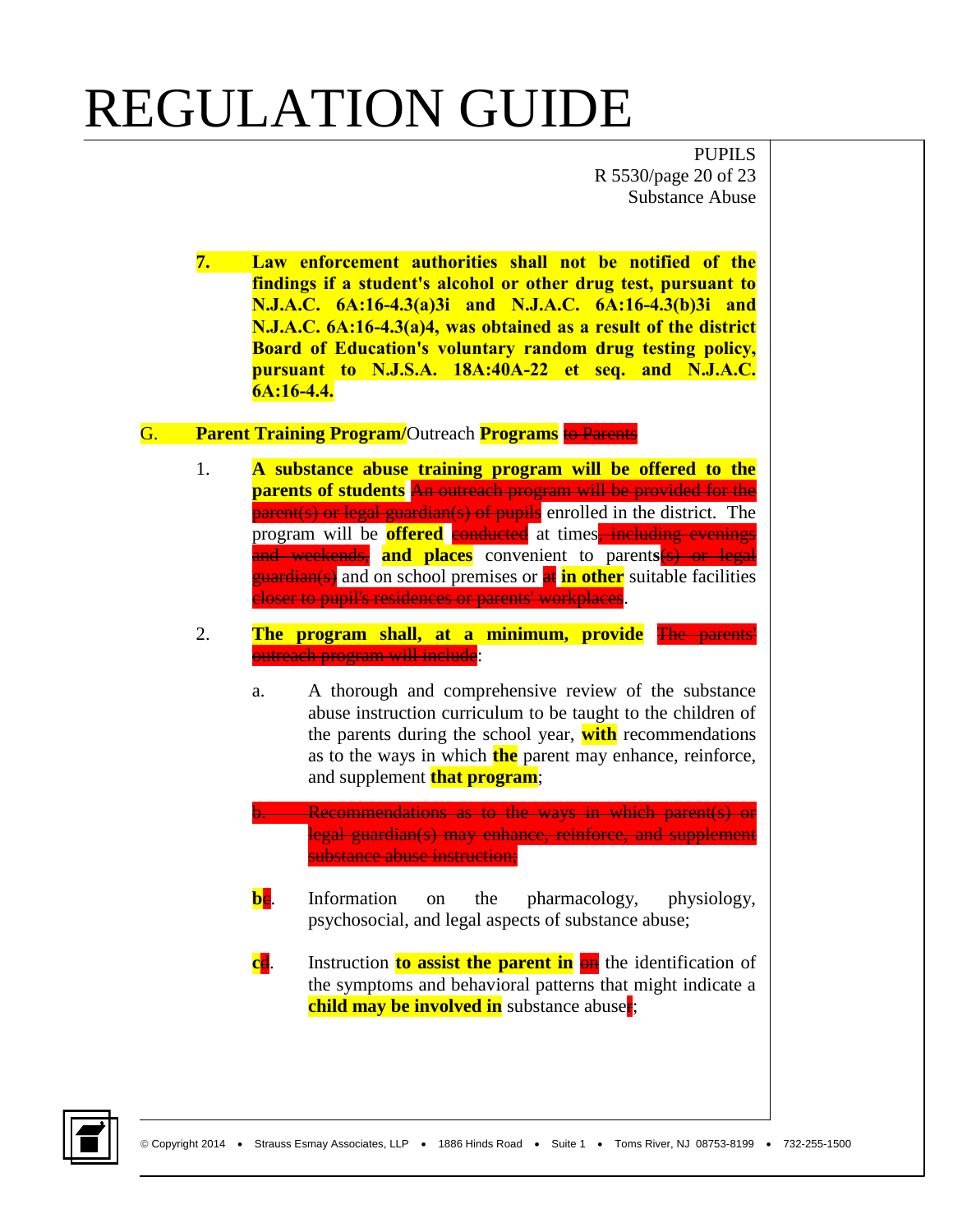PUPILS R 5530/page 21 of 23 Substance Abuse

- **de.** Information on the State, and local, and community organizations **which are** available to assist in **for** the prevention**,** of substance abuse and the early intervention, treatment, and rehabilitation of **individuals who show symptoms of** substance abusers; and
- **e**f. **A r**Review of **the** Board **P**policy and administrative **Rregulations** on substance abuse with attention to the role of parents.
- **3. The Board will establish an outreach program to provide substance abuse education for the parents of students in the district. In establishing the program, the Board shall consult with such local organizations and agencies as are recommended by the Commissioner. The Board shall insure the program is offered at times and places convenient to the parents of the district on school premises, or at other suitable facilities.** 
	- **a. In addition to the substance abuse education program required pursuant to N.J.S.A. 18A:40A-17, the Board shall provide assistance to parents who believe that their child may be involved in substance abuse.**

#### H. Records **and Confidentiality of Records**

- 1. Notations concerning a **student's** pupil's involvement with substances may be entered on his/her records, subject to **N.J.A.C. 6A:32-7.1 et seq. and** Policy No. 8330 regarding confidentiality and limited access. All such notations shall be expunged when they are no longer required for the counseling or discipline of the pupil or when the pupil leaves school.
- 2. Information **concerning** regarding a **student's** pupil's involvement in a school intervention or treatment program **for alcohol or other drug abuse** shall be kept strictly confidential **according to 42 CFR Part 2, N.J.S.A. 18A:40A-7.1 and 7.2, and N.J.A.C. 6A:16-3.2** in accordance with §408 of the Drug Abuse Prevention, Treatment, and Rehabilitation Act, 42 U.S.C. 290 ee-3, and implementing regulations, 42 CFR Part 2.

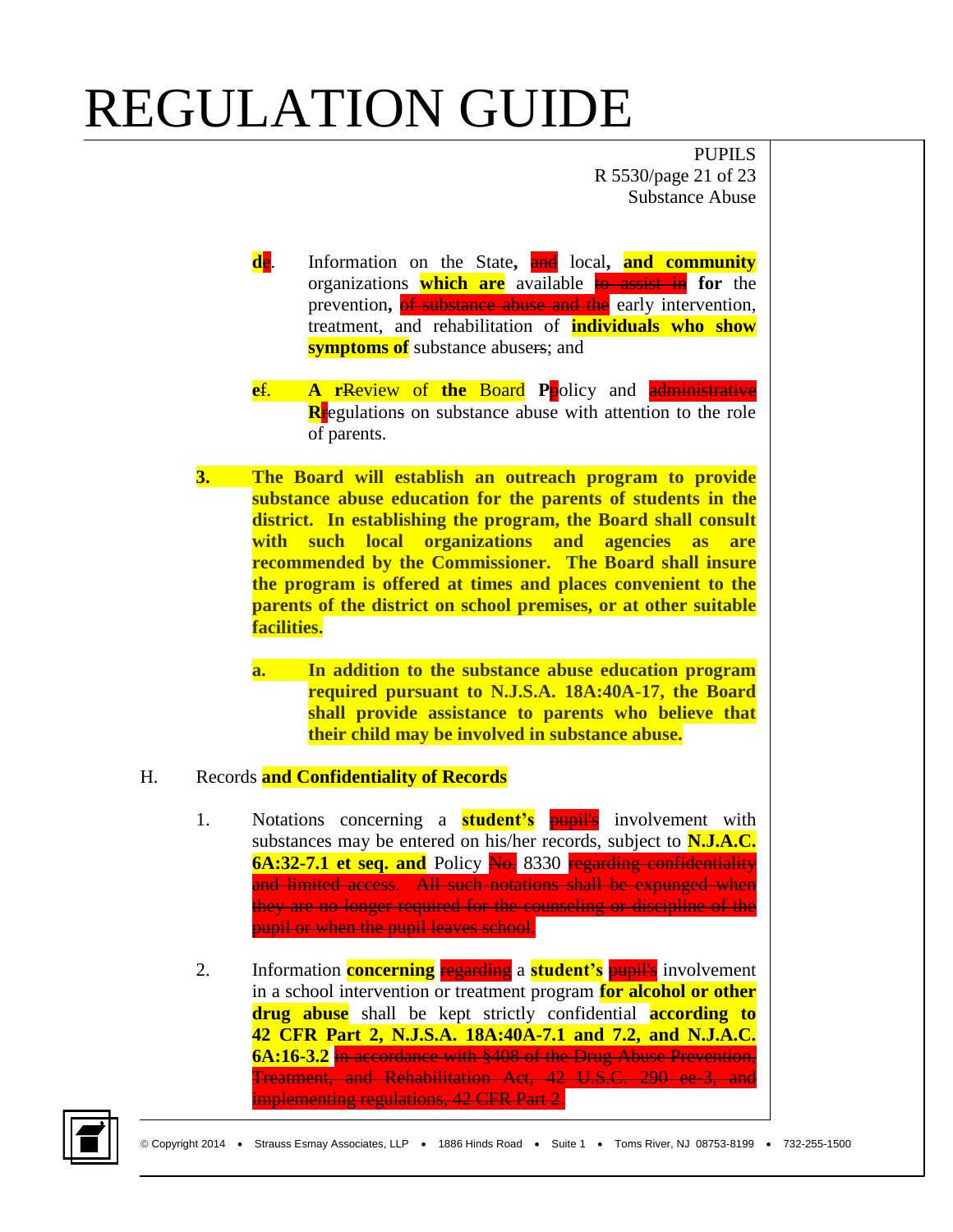PUPILS R 5530/page 22 of 23 Substance Abuse

- 3. If an elementary or secondary **student** pupil involved in a schoolbased drug and alcohol counseling program provides information during the course of a counseling session in that program which indicates **that** the **student's** pupil's parent (s) or legal guardian(s) or other person residing in the **student's pupil's** household is dependent upon or illegally using a substance**s pursuant to N.J.S.A. 18A:40A-7.1 and 7.2** as that term is defined in N.J.S.A. **18A:40A-9**, that information shall be kept confidential and may be disclosed only under the circumstances expressly authorized as follows:
	- a. Subject to the **student's pupil's** written consent, to another person or entity whom the **student pupil** specifies in writing in the case of a secondary **student** pupil, or to a member of the **student's pupil's** immediate family or the appropriate school personnel in the case of an elementary **student** pupil;
	- b. Pursuant to a court order;
	- c. To a person engaged in a bona fide research purpose; except that no names or other information identifying the **student pupil** or the person with respect to whose substance abuse the information was provided, shall be made available to the researcher; or
	- d. To the Division of **Child Protection and Permanency (DCP&P)** Youth and Family Services or to a law enforcement agency, if the information would cause a person to reasonably suspect that the **elementary or secondary student** pupil or another child may be an abused or neglected child **in accordance with statute or administrative code**.

Any disclosure made pursuant to **H.3.**a. and b. above shall be limited to that information which is necessary to carry out the purpose of the disclosure, and the person or entity to whom the information is disclosed shall be prohibited from making any further disclosure of that information without the **student's** pupil's written consent. The disclosure must be accompanied by a written